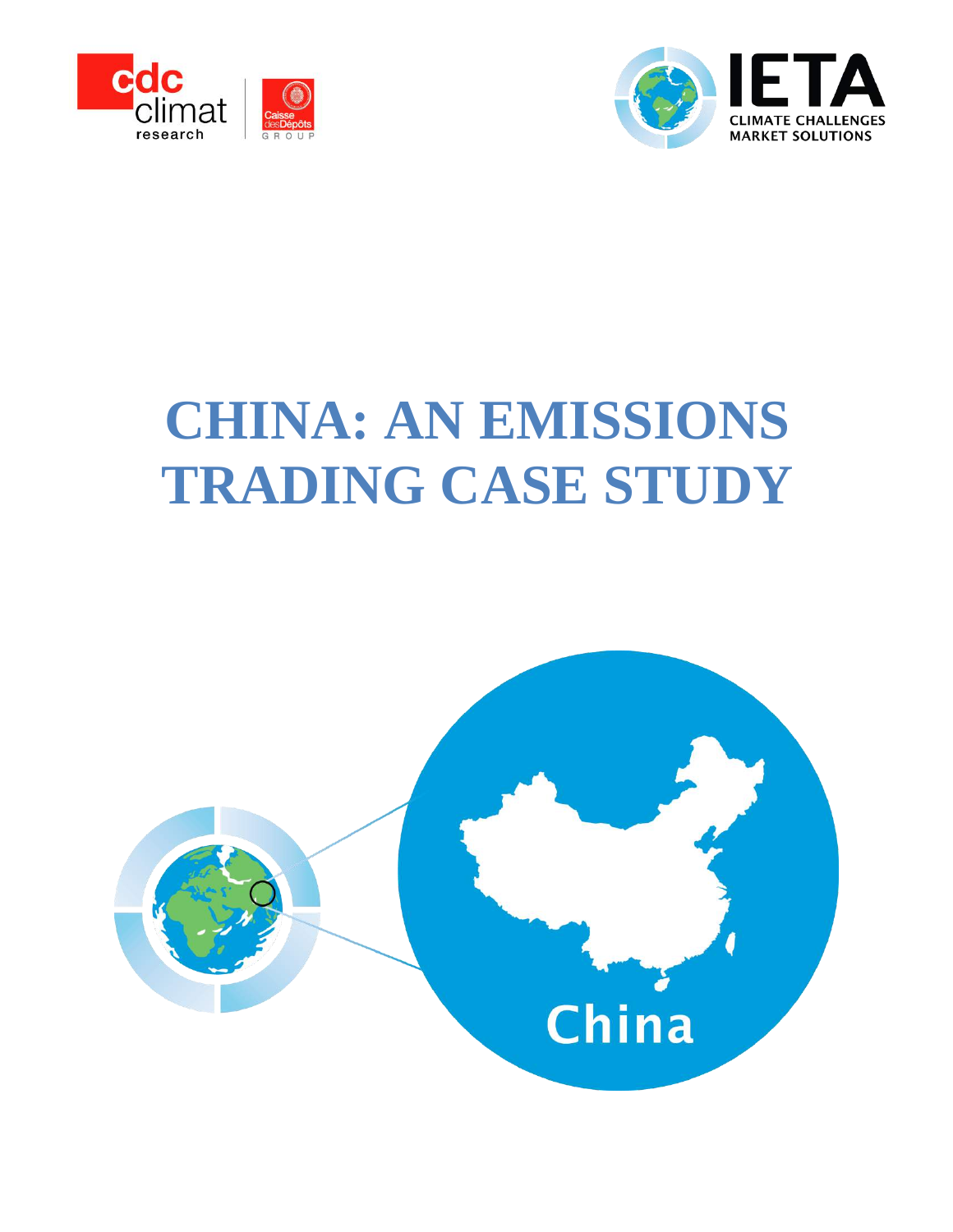



## China: An Emissions Trading Case Study

#### March 2015

This case study incorporates all Chinese government measures over the past six years related to the development of China's emissions trading policies. The authors have reviewed all relevant government documents to inform this case study. It is divided into two parts: a summary of the seven ETS pilots in China to date, followed by a progress report on China's national emissions trading system (ETS) which is currently under development. This case study is a joint project of [IETA](http://www.ieta.org/) and [CDC Climat](http://www.cdcclimat.com/) Research.

### **TIMELINE TO A NATIONAL ETS**

- **December 2006:** Twelve departments and central government commissions published the National assessment report on Climate Change.
- **June 2007:** The NDRC unveiled its national Climate Change Program, identifying policies and activities to deal with the issues of climate change.
- **November 2008:** The NDRC published the first version of China's policies and actions on Climate Change, which is updated annually.
- **August 2009:** The Standing Committee of the National People's Congress released a Resolution, *Making Active Response to Climate Change*, requiring that the government's work plan integrate enacted climate-change related laws.
- **November 2009:** The State Council announced a carbon emission reduction target: reducing the intensity of carbon emissions per unit of GDP by 40-45%, compared to the level of 2005, by 2020.
- **November 2010:** The State Council announced its 12<sup>th</sup> Five-year plan (2011-15) requiring the development of emission trading systems (ETS) in China.
- **October 2011:** the NDRC published a Notice on carbon emissions trading pilots in which Beijing, Chongqing, Guangdong, Hubei, Shanghai, Shenzhen and Tianjin were assigned as ETS pilots.
- **November 2011:** State Council decision to gradually promote the establishment of a carbon emissions trading market.
- **December 2011**: the State Council unveiled the 12<sup>th</sup> five-year plan work program to control GHG emissions.
- June 2013: Shenzhen launched its ETS.
- November 2013: Shanghai pilot and Beijing pilot started.
- **December 2013:** Guangdong and Tianjin launched their ETSs.
- April 2014: Hubei launched its ETS.
- **June 2014:** The last pilot was launched in Chongqing.
- **August 2014:** the NDRC announced the National ETS will launch in 2016.
- **September 2014:** The NDRC released a notice on China's national climate change plan for 2014-20.<sup>1</sup>
- November 2014: Joint Sino-US statement on climate change where both heads of state announced their respective action on climate change beyond 2020.
- **November 2014:** the NDRC unveiled for public comment a draft notice on 10 national standards on GHG emission accounting methods and reporting guidelines.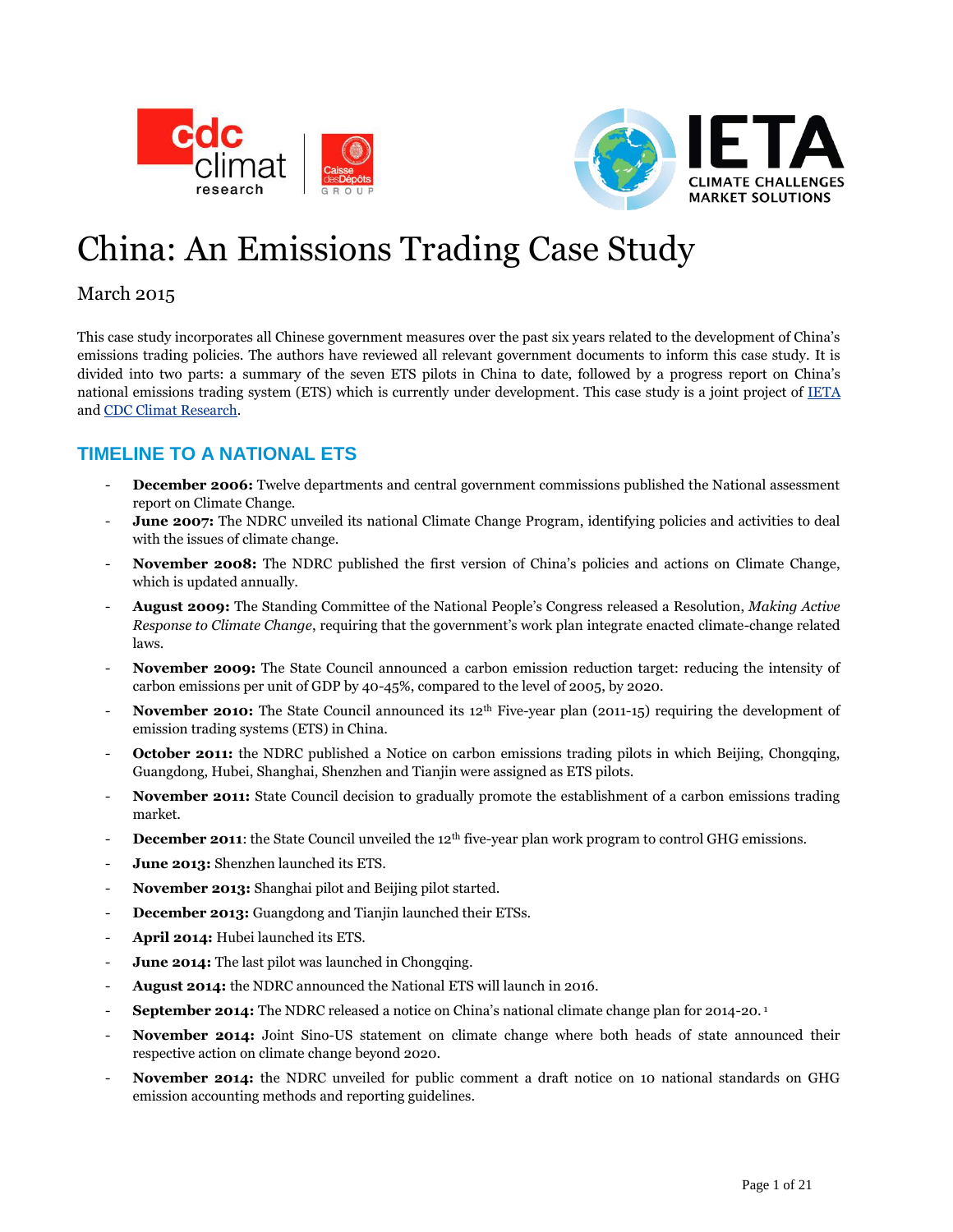- **December 2014:** The NDRC released the *Provisional measures for the administration of carbon emission rights trading* (high-level regulations on the national ETS).
- **January 2015:** the NDRC announced the launch of the national registry for voluntary emission trading<sup>2</sup>.
- **February 2015:** The NDRC published a notice *Regarding the Fundamental conditions and operational thinking behind the promotion and establishment of the National carbon emissions rights trading market* (National Market Plan).

#### **HISTORY BRIEF AND RECENT DEVELOPMENTS**

In August 2002, China ratified the United Nations Framework Convention on Climate Change (UNFCCC)<sup>3</sup> However due to its UNFCCC Non-Annex I status, China currently has limited compliance obligations under the UNFCCC. Also since this time, China's economy has been in rapid development and has experienced a growth in emissions of 4.2% from 2012 to 2013, in which year China's CO<sub>2</sub> emissions rose to 9.98 GtCO2.<sup>4</sup> Currently, China is the world leader in carbon emissions<sup>5</sup> and was responsible for 28% of global emissions in 2013.<sup>6</sup> This high level of emissions can largely be attributed to China's carbon intensive economy and high energy intensity per unit of Gross Domestic Product (GDP), largely due to the dominance of coal in China's energy supply.

In June 2007, China began to progressively strengthen its commitment to climate change mitigation with the development of the country's first global warming policy initiative issued by the National Development and Reform Commission (NDRC). The *National Climate Change Program*, which highlighted policy measures that can lower GHG emissions to achieve a reduction target of 20% below 2005 levels by 2010 in energy consumption per unit of GDP.<sup>7</sup>

In addition, in November 2009, the State Council announced two 2020 targets during the UNFCCC's 15th Conference of the Parties to the Convention in Copenhagen (COP15):

- Reduce  $CO<sub>2</sub>$  per unit of GDP by 40-45% relative to 2005.
- Increase the ratio of non-fossil energy to 15% of primary energy consumption.

The following year in November, the State Council announced its  $12<sup>th</sup>$  Five-year plan (FYP12 – from 2011 to 2015) <sup>8</sup> in which, for the first time, a national carbon intensity reduction target was explicitly introduced. Chapter 21 of the FYP12 calls for the implementation of market-based mechanisms such as emissions trading systems (ETSs) as a tool to achieve the energy and carbon intensity goals of the FYP12

In October 2011 the NDRC published a Notice that assigned the task of establishing ETS pilot programs to five cities (Beijing, Chongqing, Shanghai, Shenzhen and Tianjin) and two provinces (Guangdong and Hubei). <sup>9</sup> In November 2011, the State Council also released a white paper detailing *China's Policies and Actions for Addressing Climate Change* which outlined their intention to*:* 10

- implement *low-carbon development pilots* by exploring local low-carbon development modes, policies, systems and mechanisms and speed up the establishment of industrial systems and consumption patterns and,
- gradually implement a *carbon emissions trading market* by taking into account international experience in order to "*realize the objective of controlling greenhouse gas emissions at minimum cost*".

In December 2011, the State Council unveiled its FYP12 work program to control GHG emissions.<sup>11</sup> Several goals were outlined that are expected to be achieved by the end of 2015:

- To reduce  $CO_2$  per unit of GDP by 17% by the end of the 11<sup>th</sup> Five-Year Plan (FYP11).
- To reduce national energy consumption per unit of GDP by 16% relative to the end of FYP11 which, according to the NDRC, will lead to energy-saving capacity of 300 million tonnes of coal equivalent (tce).
- Increase the ratio of non-fossil energy to the consumption of primary energy to 11.4%.
- Increase average of new forests by 12.5 million hectares relative to the end of FYP11, with forest growing stock increasing by 600 million cubic meters and forest coverage rising to 21.66%. 12
- Increase the ratio of renewable energy by 9.5% as a share of total primary energy consumption (478 million tce).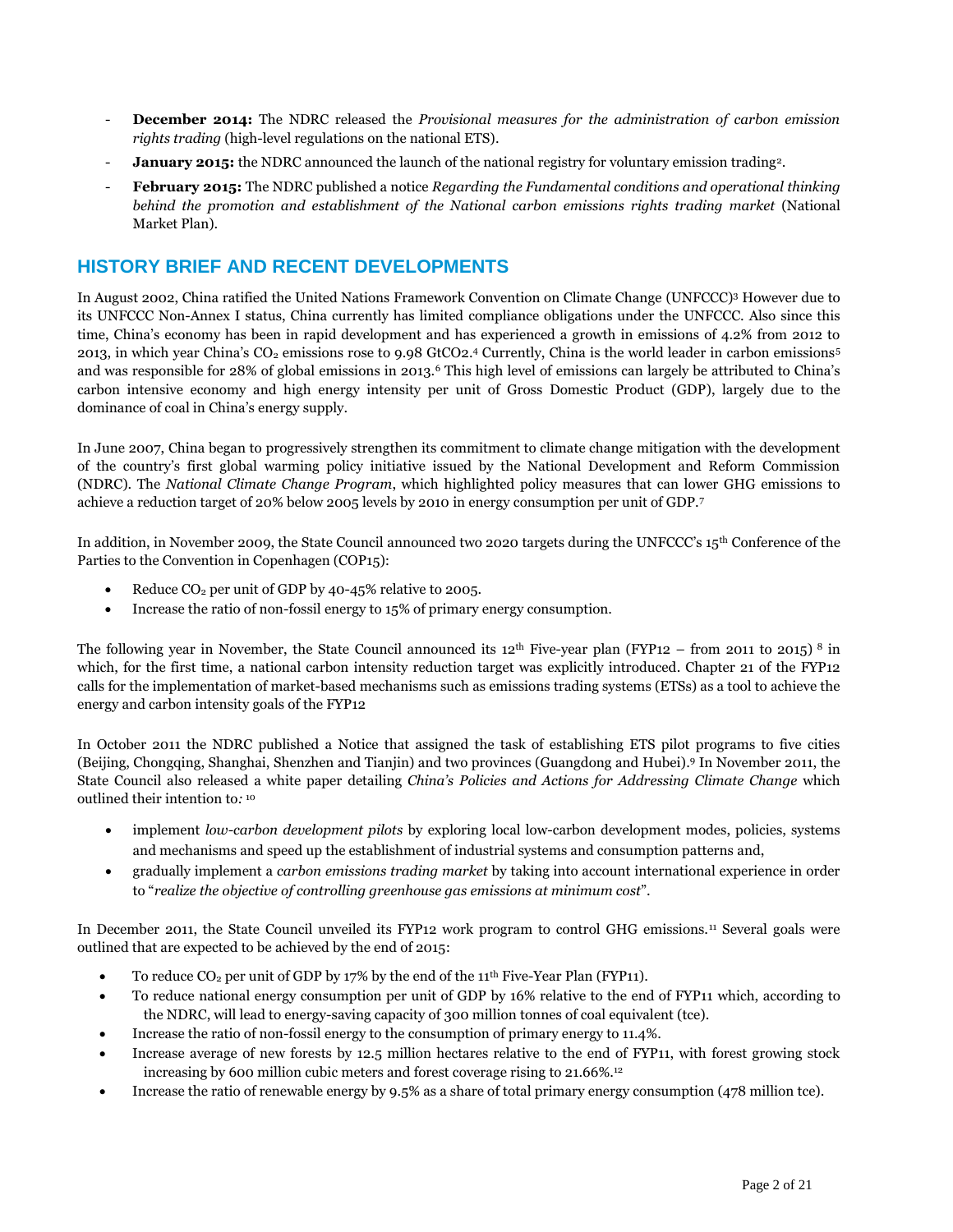The main objective of the establishment of pilot ETS programs was to learn lessons through experience and to facilitate the development of a national-scale system expected to commence during the 13<sup>th</sup> Five-year Plan (FYP13), which will span the 2016-20 time period. The seven pilots each started their operations between June 2013 and June 2014 [\(see section on ETS](#page-3-0)  [pilots\)](#page-3-0).

In November 2014, the United States and China released a joint-statement on climate change where both heads of state announced their respective action plans on climate change beyond 2020.<sup>13</sup> China's statement involved measures to:

- peak its  $CO<sub>2</sub>$  emissions by 2030 and try to reach this peak as early as possible; and
- raise the share of non-fossil fuels in primary energy consumption to 20% by 2030;

In December 2014, the NDRC released the *Provisional measures for the administration of carbon emission rights trading* that are the first legal elements of the national ETS that will be implemented from 2016. <sup>14</sup> This announcement was completed in February 2015 by the NDRC's notice covering the national market plan framework and its timeline.<sup>15</sup> In March 2015, funding from the World Bank's Partnership for Market Readiness (PMR) project began, which is helping to develop the national ETS<sup>16</sup>.

At present, China has a vast experience with climate change-related market mechanisms, through the CDM, the establishment of voluntary emissions trading, implementation of ETS pilots and its preparation for a national ETS, beginning with FYP13.

#### <span id="page-3-0"></span>**FIRST STEP: AN EXPERIMENT WITH ETS PILOTS**

#### *NDRC guidelines*

In October 2011, the NDRC published a [Notice on carbon emissions trading pilots](http://www.sdpc.gov.cn/zcfb/zcfbtz/201201/t20120113_456506.html) regarding the launch of the seven pilot systems, which were scheduled to start between June 2013 and June 2014. Cumulatively the seven ETSs cover 1,159 GtCO<sub>2</sub>e<sup>17</sup>, together placing them as the world's second-largest ETS. In 2016, the national ETS is expected to commence and the design of this system will be largely based on the experimentation of these seven pilots.



**Figure 1: ETS pilot timeline and emission caps Source:** *CDC Climat Research*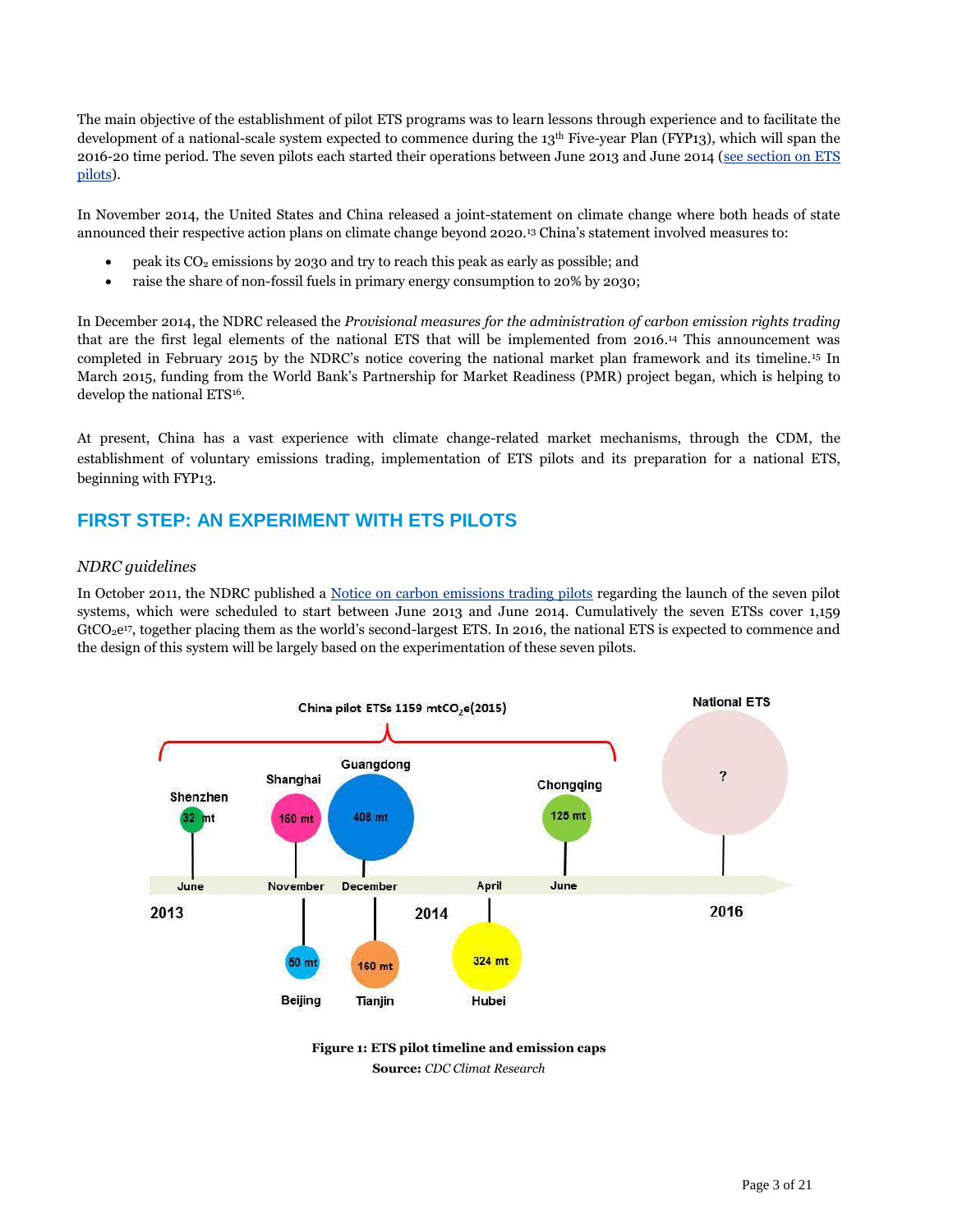

#### **Figure 2: Map of approved pilot carbon trading systems in China Source:** *IETA, 2013*

The provinces and municipalities of these pilot programs were carefully selected. The selection of the seven pilots was based on two main criteria: one was the willingness of provincial leaders to have an ETS pilot within their territory; the second was the need to represent a variety of Chinese economic, social, and geographic criteria. Indeed, the seven pilots cover a wide range of different economic, industrial and geographic circumstances. Together, they comprise about 25% of the country's annual GDP, and they represent the spectrum of economic development and wealth within the country. In addition, the pilot ETS for Shenzhen, which is a city located within Guangdong, will be subject to Guangdong's ETS as well as its own program. As a result, Shenzhen has the unique task of developing a system that is different from, but compatible with, the Guangdong system. Running pilots in diverse regions, and thereby educating policymakers about what types of programs best suit specific types of regions, is intended to aid the country's national ETS planning process.<sup>18</sup>

Cities included in the pilot ETS's are under the National Central Authority and thus have the same level of independence as the provinces.

The NDRC guidelines help structure the overall design of the pilot programs by requiring that each of the two provinces and five cities set:

- an emissions cap;
- an allowance allocation methodology;
- a monitoring, reporting and verification (MRV) system;
- an emissions registry, covering allowances and Chinese Certified Emission Reductions (CCERs) trades; and,
- an emissions trading platform (for allowances and CCERs).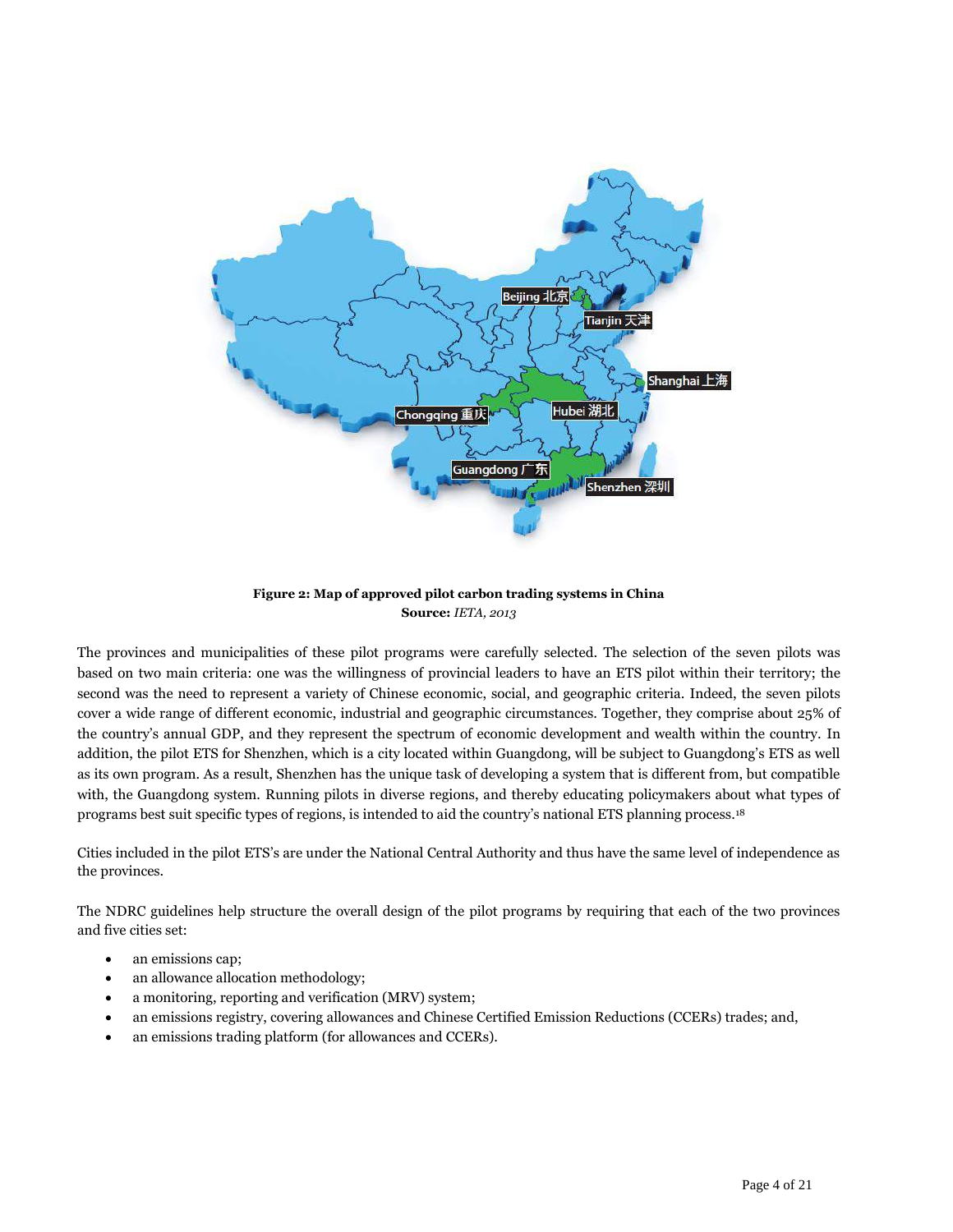#### *Common features of the seven ETSs*

Whilst each province and municipality government has the flexibility to design its ETS pilot's features according to local circumstances, there are some common features among them. These can be considered as common "*basis*" features: common sectoral coverage, the use of free allowances, CCERs, and flexible provisions such as banking of allowances. Furthermore, all seven pilot ETSs cover both direct emissions from fossil fuel use and emissions attributable to electricity use, including those from electricity generated outside their boundaries.<sup>19</sup>

#### **Common sectoral coverage – power sector and industrial sectors**

All seven pilot systems also cover the power sector and a wide array of industries. Only in the Chongqing ETS does ambiguity exist on the policy coverage of the power sector. Article 4 of the detailed allowances allocation regulation<sup>20</sup> defines the Chongqing pilot's scope and covers only industry sectors: electroplated aluminum, metal alloy, calcium carbide, caustic soda, cement, steel and iron. Regardless, the emissions reporting and verification guidelines related to industries includes power producers (coal, electricity and gas).<sup>21</sup> However, the verification step is only an obligation for ETS pilot covered enterprises. In September 2014, the list of companies subjected to a verification process was published and included four electricity producers.<sup>22</sup>

#### **Allocation approaches – Use of free allowances and of auctioning**

Participants in all the ETS pilots have been allocated all or the majority of their allowances for free. Six of the systems allocated 100% of allowances for free with the exception of Guangdong which will auction 10% of the allowances in 2015.

Allocated allowances are primarily based on historical emissions data. The local authorities of each pilot are responsible for defining the baseline years. While allocation methodologies vary among the Chinese ETS pilots, most use grandfathering, where the total amount of allocations is equal to the amount of historical emissions multiplied by a reduction factor.

|           |                                                                                                                              | Free allowances                                                                  | Auctioning                                                                                                                                                            |
|-----------|------------------------------------------------------------------------------------------------------------------------------|----------------------------------------------------------------------------------|-----------------------------------------------------------------------------------------------------------------------------------------------------------------------|
|           | Grandfathering                                                                                                               | <b>Benchmark</b>                                                                 |                                                                                                                                                                       |
| Beijing   | all covered sectors                                                                                                          | new entrants and expanded capacity                                               | small proportion of allowances                                                                                                                                        |
| Chongging | all covered sectors*                                                                                                         |                                                                                  | no                                                                                                                                                                    |
| Guangdong | power (Combined Heat and Power<br>units), cogeneration, mining in cement,<br>petrochemical, iron, streel scrap<br>processing | power (coal and gas fired units), cement<br>and long process steel, new entrants | Auctioning is used as a<br>complementary method (2014)<br>compliance floor price is $Y25$ for the<br>first auction of the year, climbing to<br>¥40 for the final one) |
| Hubei     | all covered sectors                                                                                                          |                                                                                  | 3% of this reserve can be auctionned<br>$(float)$ price $Y20)$                                                                                                        |
| Shanghai  | industrial, manufacturing and public<br>buildings                                                                            | energy, airlines, ports and airpots                                              | Auctioning is used as a<br>complementary method only to fulfill<br>compliance obligation (2013)<br>compliance floor price: ¥46)                                       |
| Shenzhen  |                                                                                                                              | all covered sectors                                                              | Auctioning used as a complementary<br>method only to fulfill compliance<br>obligation (2013 compliance floor<br>price $Y35.4$ )                                       |
| Tianjin   | all covered sectors                                                                                                          | new entrants and expanded capacity                                               | small proportion of allowances                                                                                                                                        |

#### **Table 2 – Allocation approaches for each pilot ETSs**

**Source:** *Ecofys, April 2014, and ICAP, February 2015.<sup>23</sup>*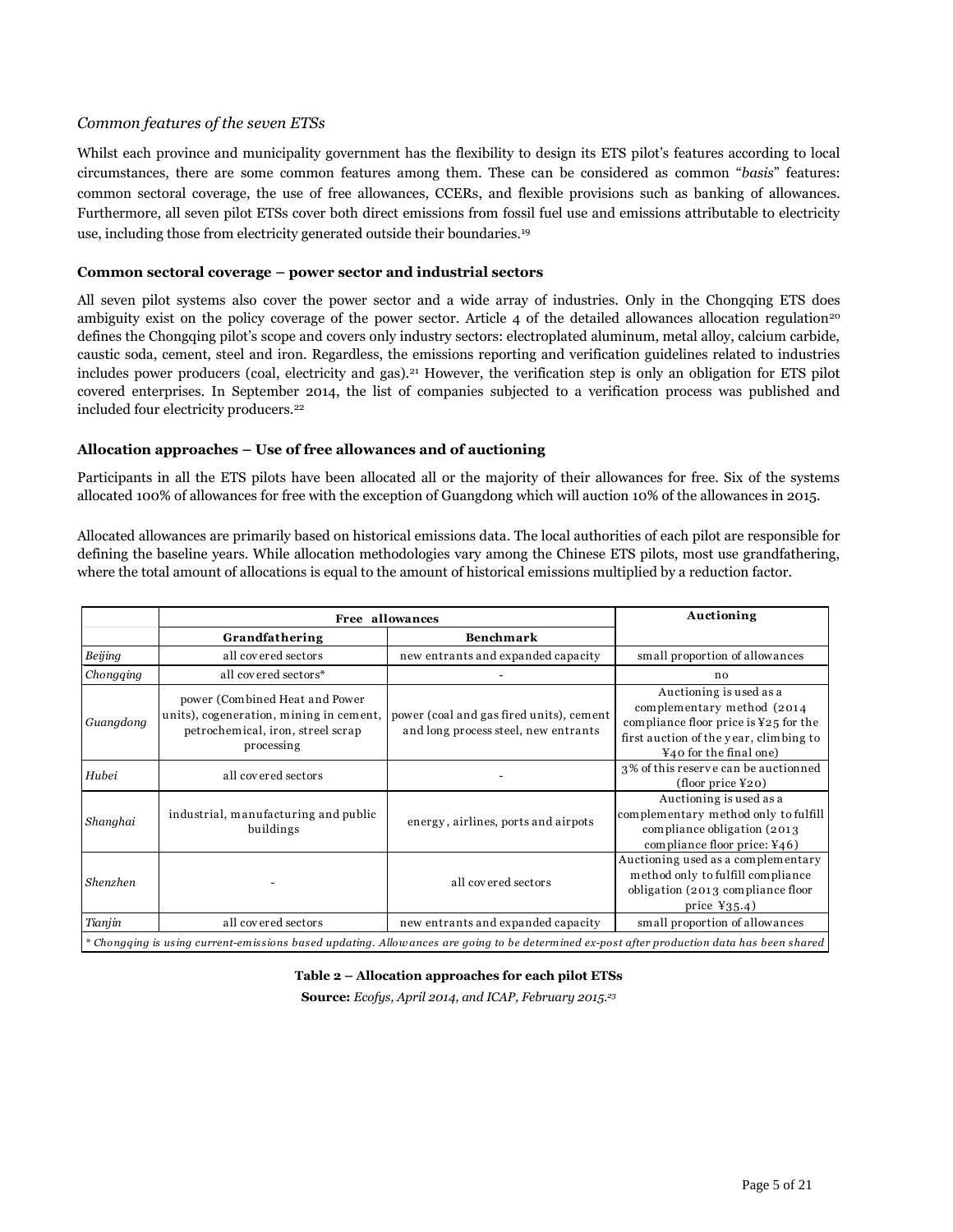#### **Use of flexible provisions and cost-containment mechanisms**

- **CCERs:** all pilots permit the use of CCERs to a different degree. CCERs must first meet the requirements of China's national verification regulation.

China began working on a draft CCER regulation in 2009 and, in June 2012, the NDRC issued the *Interim measures for the management of voluntary GHG emission reduction transaction<sup>24</sup>* which is the basic framework for the offset mechanism (CCER). The offset mechanism covers six GHGs:  $CO<sub>2</sub>$ ,  $CH<sub>4</sub>$ , N<sub>2</sub>O, HFCs, PFCs, SF<sub>6</sub>. On October 2012, the *validation and verification of voluntary GHG emission reduction guidelines<sup>25</sup> launched an* online platform for CCER trading.

Emission reduction projects located in China can be submitted to the national registration system. First, projects must obtain approval from one of the nine validation and certification agencies mandated by the NDRC. Thereafter, approved projects are registered within the national offset registry and can generate CCERs.

The **CCER methodology approach is similar to the Clean Development Mechanism** (CDM).<sup>26</sup> By February 2014, 178 methodologies were recorded, of which 173 originated directly from CDM methodologies and 5 from LULUCF project types. <sup>27</sup> At the same time, some differences exist whereby CCER methodologies do not require the implementation of a standing support structure or the review of procedures. In addition, the system is free of charge for project owners. These differences have been implemented to reduce transaction costs for all participants in the project cycle while ensuring the quality of projects and CCERs.<sup>28</sup>

| prohibit projects generating HFCs, PFCs, N2O, SF6<br>and water energy projects<br>Beijing<br>At least 50% from Beijing<br>5<br>no<br>- CCERs issued before January 1st, 2013 can not be<br>used<br>prohibit hydropower projects<br>Only from Chongqing<br>projects must have entered into operation after<br>Chongqing<br>8<br>December 31st, 2010<br>at least 50% of the projects should be from CO2 or<br>CH4 emission reduction activities<br>- prohibit: (1) hydropower projects; (2) projects of<br>Guangdong<br>At least 70% from Guangdong<br>10<br>no<br>power generation, heat supply or waste energy<br>recovery whose emission reduction caused by the<br>use of coal, oil or gas; (3) pre-CDM projects<br>Hubei<br>Only from Hubei<br>10<br>CCERs issued before January 1st, 2013 can not be<br>Shanghai<br>5<br>no<br>used |          | <b>CCER</b> <sub>s</sub> limit<br>(%) | Geographical requirements | Specific requirements | Whether the<br>participant can use<br>their own CCER for<br>offsetting |
|-----------------------------------------------------------------------------------------------------------------------------------------------------------------------------------------------------------------------------------------------------------------------------------------------------------------------------------------------------------------------------------------------------------------------------------------------------------------------------------------------------------------------------------------------------------------------------------------------------------------------------------------------------------------------------------------------------------------------------------------------------------------------------------------------------------------------------------------|----------|---------------------------------------|---------------------------|-----------------------|------------------------------------------------------------------------|
|                                                                                                                                                                                                                                                                                                                                                                                                                                                                                                                                                                                                                                                                                                                                                                                                                                         |          |                                       |                           |                       |                                                                        |
|                                                                                                                                                                                                                                                                                                                                                                                                                                                                                                                                                                                                                                                                                                                                                                                                                                         |          |                                       |                           |                       |                                                                        |
|                                                                                                                                                                                                                                                                                                                                                                                                                                                                                                                                                                                                                                                                                                                                                                                                                                         |          |                                       |                           |                       |                                                                        |
|                                                                                                                                                                                                                                                                                                                                                                                                                                                                                                                                                                                                                                                                                                                                                                                                                                         |          |                                       |                           |                       |                                                                        |
|                                                                                                                                                                                                                                                                                                                                                                                                                                                                                                                                                                                                                                                                                                                                                                                                                                         |          |                                       |                           |                       |                                                                        |
|                                                                                                                                                                                                                                                                                                                                                                                                                                                                                                                                                                                                                                                                                                                                                                                                                                         | Shenzhen | 10                                    |                           |                       | no                                                                     |
| Tianjin<br>10                                                                                                                                                                                                                                                                                                                                                                                                                                                                                                                                                                                                                                                                                                                                                                                                                           |          |                                       |                           |                       |                                                                        |

#### **Table 3 – Differences on offset mechanism in pilot ETS**

**Source:** *NDRC, Liu Feng, Update on China's Carbon Market, presentation, May 2014, additional information from ideacarbon.org and from personal communications, March 2015*

- **Banking and borrowing:** all pilots authorize banking, but allowances cannot be carried forward beyond 2015. Borrowing is not allowed.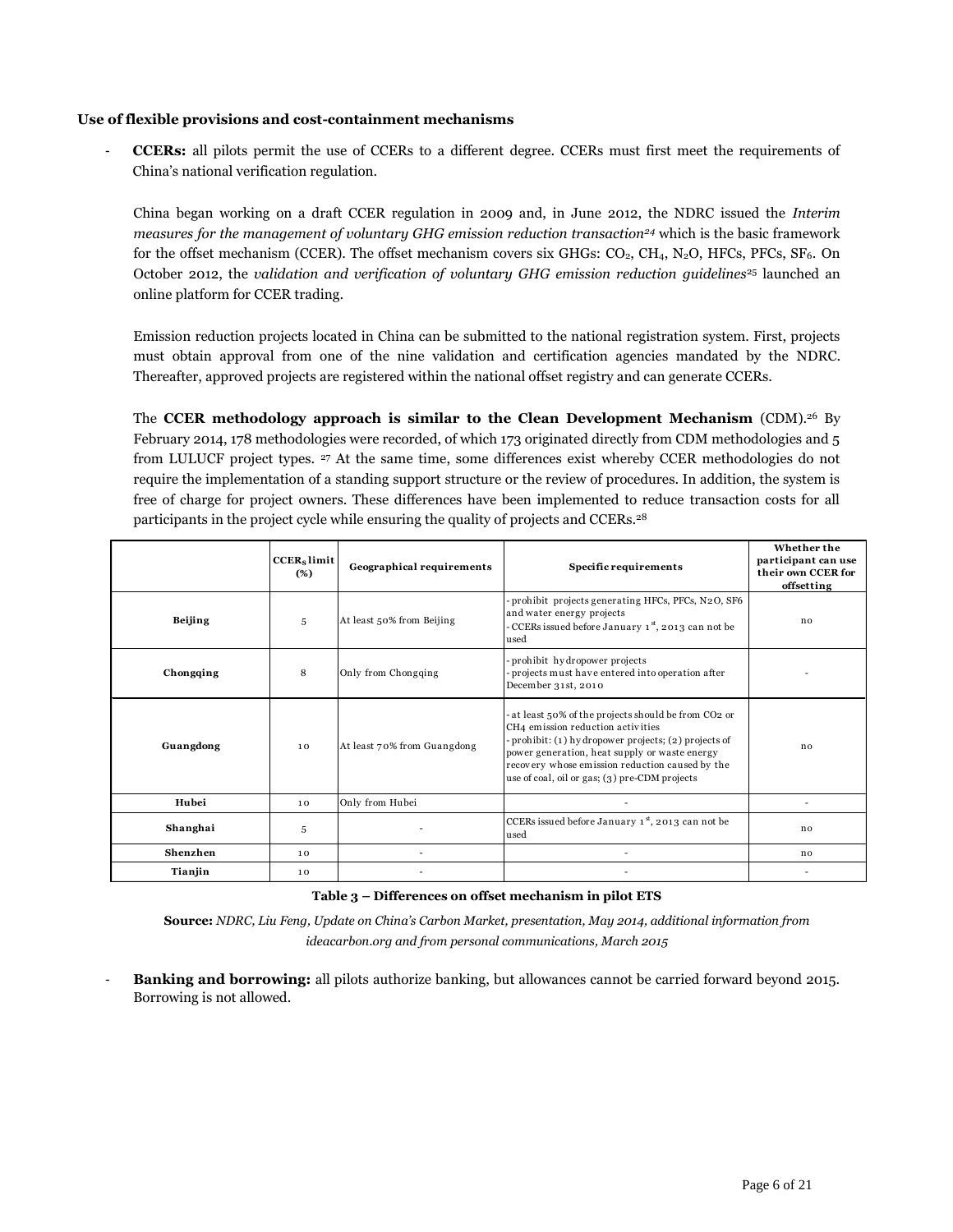*Compliance and MRV key dates for each ETS* 

|                                               | <b>Beijing</b> | Chongqing   | Guangdong | Hubei                         | Shanghai    | Shenzhen    | Tianjin        |
|-----------------------------------------------|----------------|-------------|-----------|-------------------------------|-------------|-------------|----------------|
| Compliance<br>date                            | June 27        | June 20     | June 20   | Last<br>working day<br>in May | June.30     | $June$ $30$ | $May\,31$      |
| Submission<br>of annual<br>monitoring<br>plan |                | ٠           | ٠         |                               | December 31 |             | November<br>30 |
| Submission<br><i>of emission</i><br>report    | February 28    | February 20 | March 15  | February 28                   | March 31    | March 31    | April 30       |
| Submission<br>οf<br>verification<br>report    | March 20       | ۰           | May, 5    | April 30                      | April 30    | April 30    | April 30       |

|  |  | Table 4 – Compliance and MRV key dates for each ETS pilot |
|--|--|-----------------------------------------------------------|
|  |  |                                                           |

**Source:** *NDRC, Liu Feng, Update on China's Carbon Market, presentation, May 2014 and NDRC, Wang Shu, update on development of Chinese ETS, presentation of November 2nd 2014.*

#### *Carbon trading and price outlook in 2014*

By the end of October 2014, the total trading volume of  $CO_2$  reached 13.75 million tonnes of  $CO_2$ ) and the turnover was more than 500 million yuan. A total of 15.21 million quotas have been sold in 2014 at various ETS pilot auctions for a financial sum of 760 million yuan.<sup>29</sup>



**Figure 2 – Carbon price trends in each ETS pilots<sup>30</sup>**

Source: *China carbon[, http://chinacarbon.net.cn/wp-content/uploads/2015/02/China-Carbon-Market-Review\\_January-](http://chinacarbon.net.cn/wp-content/uploads/2015/02/China-Carbon-Market-Review_January-2015.pdf)[2015.pdf,](http://chinacarbon.net.cn/wp-content/uploads/2015/02/China-Carbon-Market-Review_January-2015.pdf) January 2015*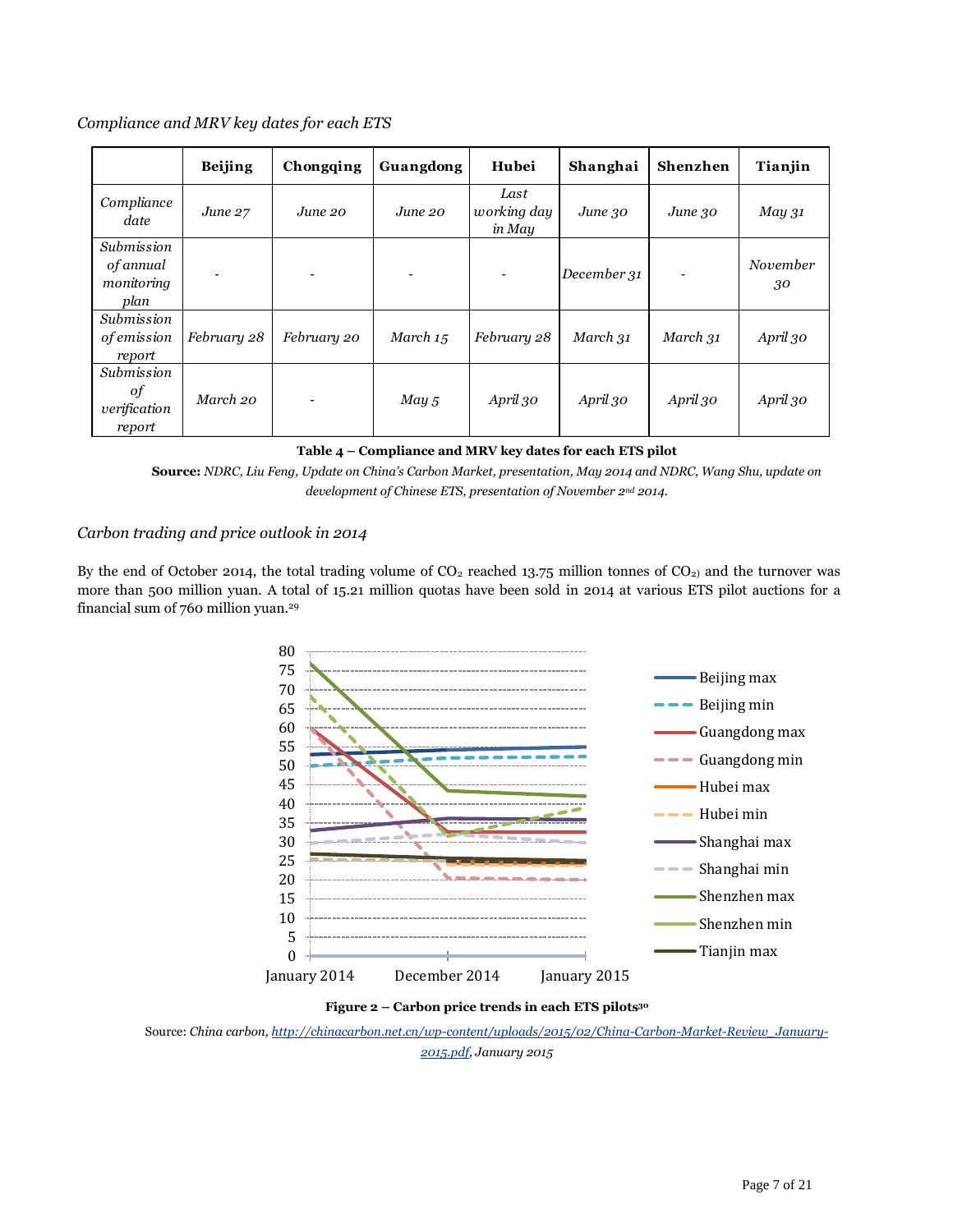

**Figure 3 – Carbon price for each ETS pilot in January 2015**

#### *More pilot emissions trading systems, more momentum*

Since the NDRC's decided to implement seven ETS pilots, other regions in China are determined to implement their own ETS experiments as well. In June 2013, the Hanghzou government was the first in China outside of the seven pilots to unveil its regulations on emissions trading.<sup>31</sup> Hangzhou was followed by the Qingdao government approving plans to launch an emissions trading system in October 2014. During the same month the Zhejiang government approached the Hubei Development and Reform Commission to join its market. <sup>32</sup> Finally, in March 2015, Gansu and Anhui governments announced their intention to launch a pilot carbon exchange in 2015.<sup>33</sup>It remains to be seen what role these voluntary pilots will play in the lead up to a national ETS in the years ahead.

Source: *China carbon[, http://chinacarbon.net.cn/wp-content/uploads/2015/02/China-Carbon-Market-Review\\_January-](http://chinacarbon.net.cn/wp-content/uploads/2015/02/China-Carbon-Market-Review_January-2015.pdf)[2015.pdf,](http://chinacarbon.net.cn/wp-content/uploads/2015/02/China-Carbon-Market-Review_January-2015.pdf) January 2015*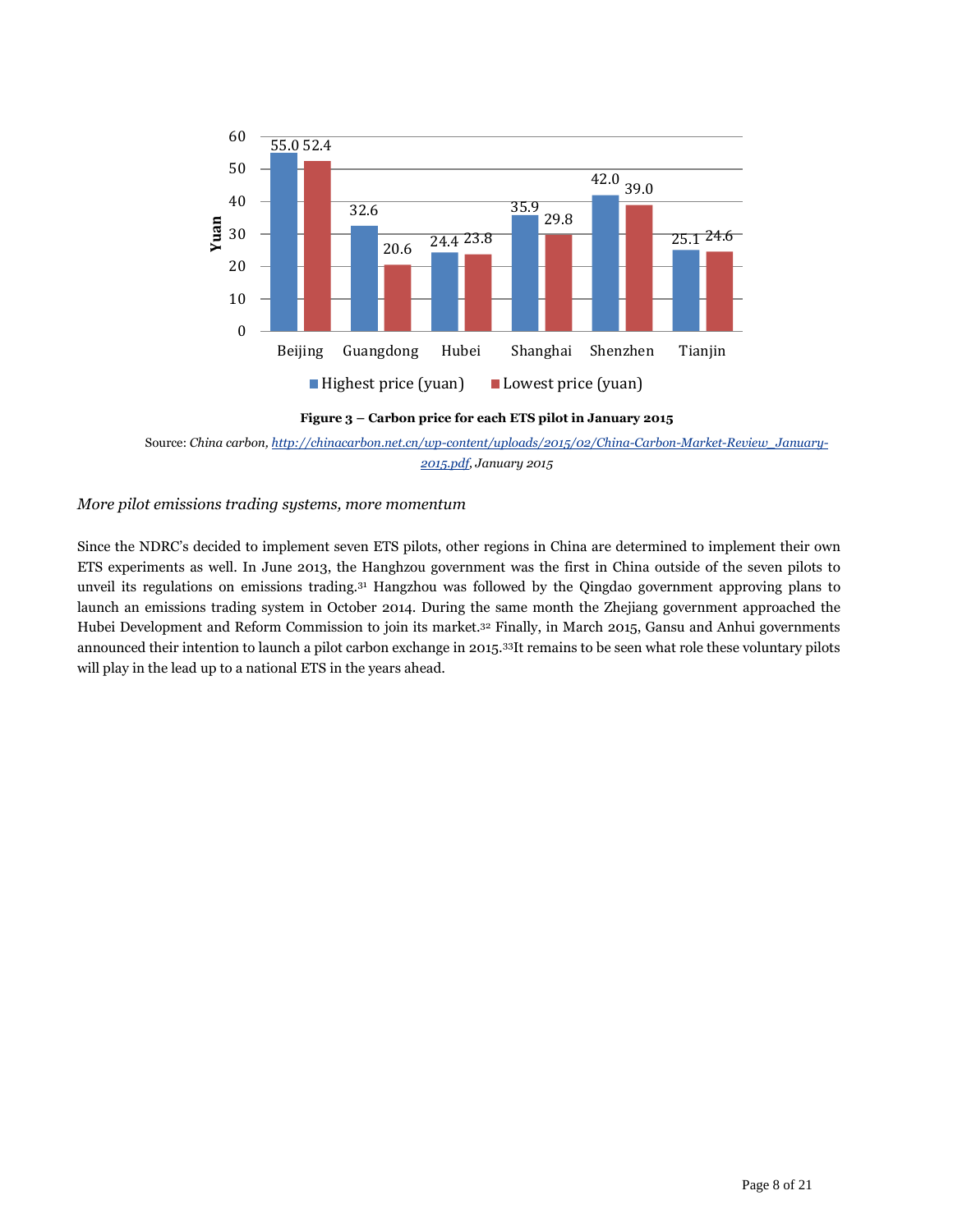|                                             | Beijing                                                                                                                                                                                                 | Chongqing                                                                                                                                                             | Guangdong                                                                                                                                                         | Hubei                                                                                                                                                                                                             | Shanghai                                                                                                                                                                                                              | Shenzhen                                                                                                                                                                                                                                                      | Tianjin                                                                                                                                                               |
|---------------------------------------------|---------------------------------------------------------------------------------------------------------------------------------------------------------------------------------------------------------|-----------------------------------------------------------------------------------------------------------------------------------------------------------------------|-------------------------------------------------------------------------------------------------------------------------------------------------------------------|-------------------------------------------------------------------------------------------------------------------------------------------------------------------------------------------------------------------|-----------------------------------------------------------------------------------------------------------------------------------------------------------------------------------------------------------------------|---------------------------------------------------------------------------------------------------------------------------------------------------------------------------------------------------------------------------------------------------------------|-----------------------------------------------------------------------------------------------------------------------------------------------------------------------|
| <b>Trading period</b>                       | 2013-2015                                                                                                                                                                                               | 2013-2015                                                                                                                                                             | 2013-2020                                                                                                                                                         | 2013-2015                                                                                                                                                                                                         | 2013-2015                                                                                                                                                                                                             | $2013 - 2015$                                                                                                                                                                                                                                                 | $2013 - 2015$                                                                                                                                                         |
| <b>Emission target</b><br>(intensity-based) | 18% over 2010 levels                                                                                                                                                                                    | 17% over 2010 levels,<br>with a further goal of<br>increasing forestry<br>coverage from 39% to<br>45%                                                                 | 19% over 2010 levels                                                                                                                                              | 17% over 2010 levels                                                                                                                                                                                              | 19% over 2010 levels                                                                                                                                                                                                  | 21% over 2010 levels                                                                                                                                                                                                                                          | 19% over 2010 levels,<br>with a further goal of less<br>than $1.69$ Ton/CO <sub>2</sub> per<br>10,000 RMB GDP                                                         |
| <b>Emission type</b>                        | CO <sub>2</sub> Direct (electricity<br>generation and heating)<br>and indirect<br>(manufacturing, public<br>buildings)                                                                                  | $CO2$ (direct and<br>indirect), CH <sub>4</sub> , N <sub>2</sub> 0,<br>HFCs, PFCs, SF <sub>6</sub>                                                                    | CO <sub>2</sub> (direct and indirect)                                                                                                                             | $CO2$ (direct and indirect) $CO2$ (direct and indirect) $CO2$ (direct and indirect) $CO2$ (direct and indirect)                                                                                                   |                                                                                                                                                                                                                       |                                                                                                                                                                                                                                                               |                                                                                                                                                                       |
| Emissions                                   | $> 10,000$ tons $CO2$ per<br>year as the average from year between 2008 and                                                                                                                             | $>$ 20,000 tons $CO2$ in any                                                                                                                                          | $> 10,000$ tons $CO2$ per year<br>or from 2010 to 2012 for<br>industrial sectors                                                                                  | $> 60,000$ tons coal<br>consumption $(= 150,000$<br>$Co2$ ) for major sectors in<br>2010 or 2011.                                                                                                                 | $>20,000$ tons $CO2$ per<br>year for major sectors in<br>2010 or 2011                                                                                                                                                 | $>3,000$ tons $CO2$ per<br>year                                                                                                                                                                                                                               | $>20,000$ tons $CO2$ per<br>year in any year since                                                                                                                    |
| threshold                                   | 2009 to 2012                                                                                                                                                                                            | 2012                                                                                                                                                                  | >5,000 tons Co, for other<br>sectors                                                                                                                              | Enterprises with $+8,000$<br>tons coal consumption<br>will join at later stage                                                                                                                                    | >10,000 tons per year<br>for other sectors                                                                                                                                                                            | $>10,000 \text{ m}^2$ Public use<br>building                                                                                                                                                                                                                  | 2009.                                                                                                                                                                 |
| <b>Allowances Issued</b><br>for 2013-2014   | Not released                                                                                                                                                                                            | About $125$ Mt $CO2$ ,<br>4.13% annual reduction                                                                                                                      | 388 Mt CO <sub>2</sub> /year for 2014<br>$(350M$ allowances + $28M$<br>reserve)                                                                                   | 324 Mt CO <sub>2</sub> for 2014                                                                                                                                                                                   | About 150 Mt CO <sub>2</sub> for<br>2013, may be adjusted<br>ex-post                                                                                                                                                  | About 100 Mt CO <sub>2</sub> in<br>total for 2013 - 2015                                                                                                                                                                                                      | Not released                                                                                                                                                          |
| Cap coverage                                | 40% of the city's total<br>emissions: 543<br>companies (600 entities<br>are expected) from heat<br>supply, power<br>generation, cement,<br>petrochemical, car<br>manufacturing, and<br>public buildings | 40% of Total Emissions<br>covered:<br>242 companies, 6<br>sectors: electro-plated<br>aluminum, metal alloy,<br>calcium carbide, caustic<br>soda, cement, steel & iron | 55% of the province's total<br>energy consumption: 211<br>firms are listed (power,<br>cement, steel, ceramics,<br>petrochemical, non-ferrous,<br>plastics, paper) | 35% of the province's<br>total carbon emissions.<br>138 entities are listed<br>(steel, chemical, cement,<br>automobile<br>manufacturing, power<br>generation, non-ferrous<br>metals, glass, paper and<br>$etc.$ ) | 57% of the city's total<br>emissions: 190 entities<br>are listed (steel,<br>petrochemical, chemical,<br>non-ferrous metal,<br>power, building<br>materials, textile, paper,<br>rubber and chemical<br>fiber industry) | 38% of the city's total<br>emissions: 832 entities<br>listed from 26 sectors<br>which cover various<br>forms of industry in<br>addition to power, gas<br>and water supply;<br>Participation open to any<br>financial institution. 197<br>public use buildings | 60% of the city's total<br>emissions: 114 entities<br>Iron and steel, chemicals,<br>electricity, heat,<br>petrochemical, oil and<br>gas mining, civil<br>construction |
| Other sectors                               | Transport, Airport and<br>banks                                                                                                                                                                         |                                                                                                                                                                       | in discussion to cover<br>transportation, textile and<br>building                                                                                                 |                                                                                                                                                                                                                   | Airlines, ports, airports,<br>railways, large<br>commercial shops, hotels<br>and banks                                                                                                                                | in discussion to cover<br>public transport and<br>taxis                                                                                                                                                                                                       |                                                                                                                                                                       |
| <b>Baseline</b> years                       | 2009, 2010, 2011                                                                                                                                                                                        | From 2008 to 2012                                                                                                                                                     | 2011, 2012                                                                                                                                                        | 2010, 2011                                                                                                                                                                                                        | 2009, 2010, 2011                                                                                                                                                                                                      | 2009, 2010, 2011                                                                                                                                                                                                                                              | From 2009 to 2013                                                                                                                                                     |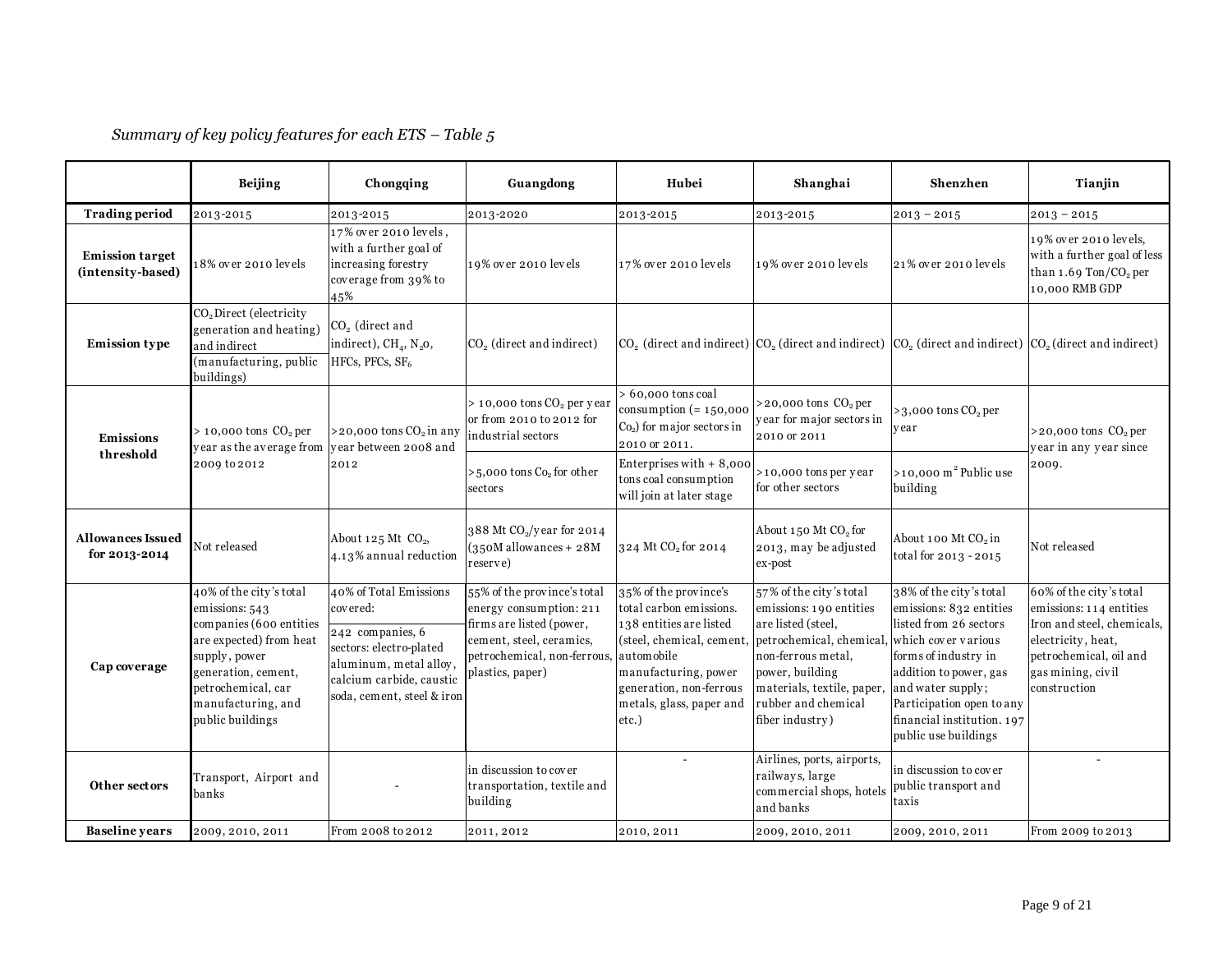|                           | Beijing                                                                                                                                                                                                                                                                                                                                                                    | Chongqing                                                                                                                      | Guangdong                                                                                                                                                                                                                                                                                                                                         | Hubei                                                                                                                                                                   | Shanghai                                                                                                                                                                                                                                                                                       | Shenzhen                                                                                                                                                                                                                                                                                                                                                                                                                          | Tianjin                                                                                                                                                                                                               |
|---------------------------|----------------------------------------------------------------------------------------------------------------------------------------------------------------------------------------------------------------------------------------------------------------------------------------------------------------------------------------------------------------------------|--------------------------------------------------------------------------------------------------------------------------------|---------------------------------------------------------------------------------------------------------------------------------------------------------------------------------------------------------------------------------------------------------------------------------------------------------------------------------------------------|-------------------------------------------------------------------------------------------------------------------------------------------------------------------------|------------------------------------------------------------------------------------------------------------------------------------------------------------------------------------------------------------------------------------------------------------------------------------------------|-----------------------------------------------------------------------------------------------------------------------------------------------------------------------------------------------------------------------------------------------------------------------------------------------------------------------------------------------------------------------------------------------------------------------------------|-----------------------------------------------------------------------------------------------------------------------------------------------------------------------------------------------------------------------|
| <b>Allocation methods</b> | Free allocation in 2013<br>based on 2009-2011<br>emissions levels. 2014<br>and 2015 allowances<br>allocated before May<br>each year, based on<br>verified emissions of<br>previous year.<br>Auction : a small amount<br>will be auctioned<br>Carbon market<br>adjustment reserve: up to<br>5% of annual allocation.<br>Reserve is used to adjust<br>price between ¥20-150. | Free allocation based on<br>grandfathering                                                                                     | Free allocation of 97% in<br>2013, 97% for industries<br>and 95% for power in 2014<br>and 90% in 2015.<br>Auctioning is used as a<br>complementary method<br>(2014 compliance floor<br>price is ¥25 for the first<br>auction of the year,<br>climbing to ¥40 for the<br>final one)<br><i>Reserves</i> : 1. for new<br>entrance 2. For adjustment. | Free allocation of 92%<br>before May 30 each year.<br>Reserve: 8% of annual<br>allocation. Only 3% of<br>this reserve can be<br>auctionned (floor price<br>Y20)         | One-off and free<br>allocation for 2013-2015<br>based on 2009-2011<br>considering emissions<br>growth. Benchmarking<br>used for sectors when<br>conditions allow.<br>Auctioning is used as a<br>complementary method<br>only to fulfill compliance<br>obligation (2014 price<br>floor: $Y46$ ) | One-off and free<br>allocation for 2013-2015. allowances each year<br>2014 and 2015<br>allowances to be allocated<br>based on production<br>capacity of the previous<br>vear.<br>Auctioning used as a<br>complementary method<br>only to fulfill compliance<br>obligation (2014 price<br>floor: $Y35.4$ )<br>Reserve for new entrance<br>(2% of total allowances)<br>and market adjustment<br>reserve (2% of total<br>allowances) | Free allocation of<br>with possible adjustment.<br>Auctioning will be used                                                                                                                                            |
| Borrowing and<br>banking  |                                                                                                                                                                                                                                                                                                                                                                            | No borrowing, banking is<br>allowed during pilot<br>period Only spot trading<br>allowed                                        |                                                                                                                                                                                                                                                                                                                                                   | No borrowing, banking is<br>allowed during pilot<br>period                                                                                                              | No borrowing. Banking is No borrowing. Banking is<br>allowed during pilot<br>period                                                                                                                                                                                                            | allowed during pilot<br>period                                                                                                                                                                                                                                                                                                                                                                                                    | No borrowing, banking is<br>allowed: banked 2013-<br>2015 quotas can be used<br>for compliance until May<br>31,2016                                                                                                   |
| <b>MRV</b>                | Build enterprise<br>emissions inventory.<br>Yearly emission report.<br>3rd party verified<br>required to DRC in March procedures.                                                                                                                                                                                                                                          | Firms with standard coal<br>$consumption + 8,000$<br>tons per year must<br>complete MRV<br>3rd party verification<br>required. | Emissions Audits. 3rd party<br>verification required.                                                                                                                                                                                                                                                                                             | Firms with standard coal<br>$\cos \theta$ + 8,000<br>tons per year must<br>complete MRV<br>procedures.<br>Yearly emission report.<br>3rd party verification<br>required | Emissions Audits. Yearly Yearly emission report.<br>emission report. 3rd<br>party verification<br>required                                                                                                                                                                                     | 3rd party verification<br>required. Not allowed to<br>use the same verification<br>agency for 3 years in a<br>row                                                                                                                                                                                                                                                                                                                 | Build enterprise<br>emissions inventory and<br>investigation systems.<br>Yearly emission report.<br>3rd party verification<br>required. Not allowed to<br>use the same verification<br>agency for 3 years in a<br>row |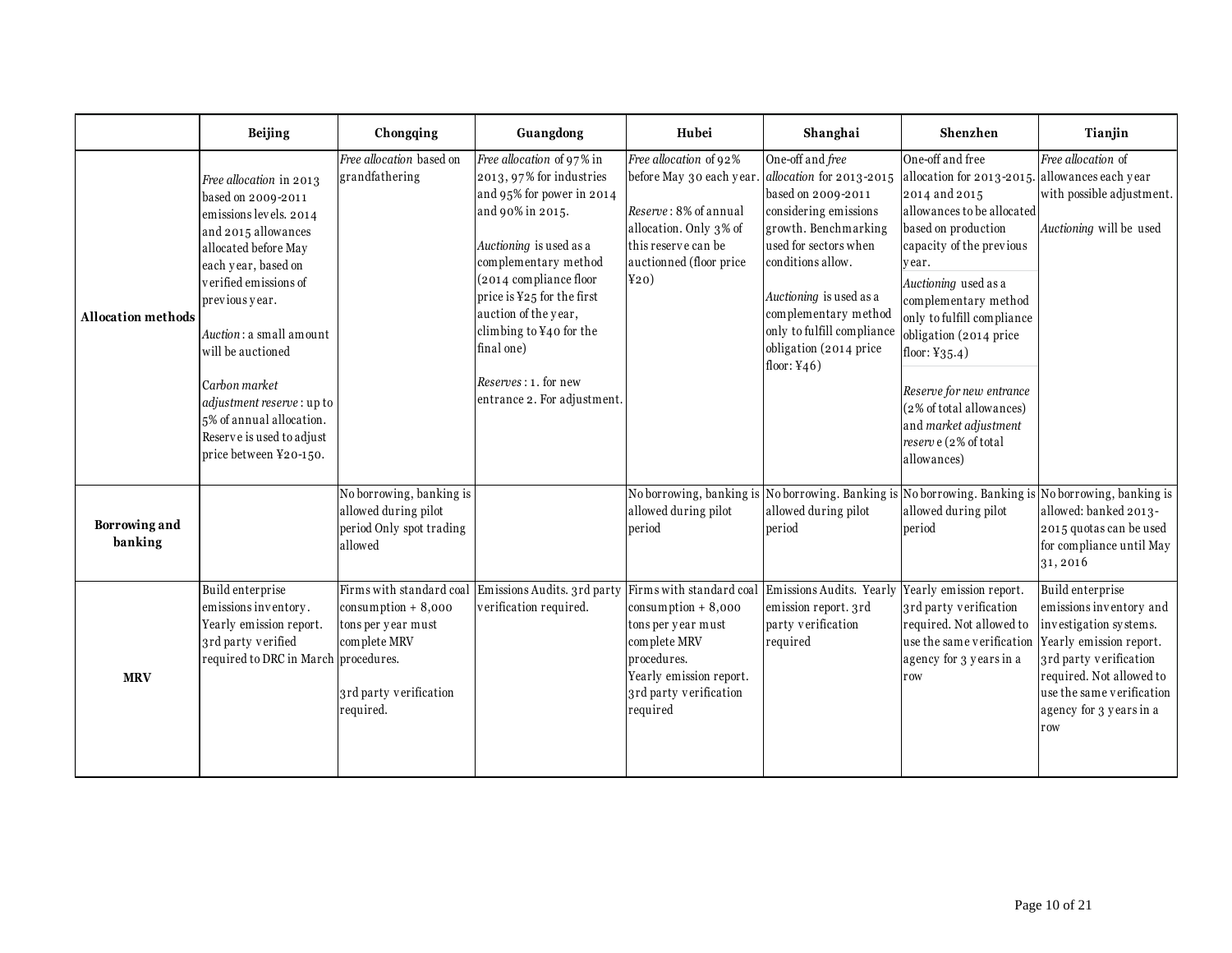|                                 | Beijing                                                                                                                                                                                                                                                                                                                                |                                                                                                                                                                   |                                                                                                                                                                                                                                                                                                                                                                                                | Hubei                                                                                                                                                                                                                                                                                                            |                                                                                                                                                                                                       | Shenzhen                                                                                                                                                                                                                                                                                                                                                                                 | Tianjin                                            |
|---------------------------------|----------------------------------------------------------------------------------------------------------------------------------------------------------------------------------------------------------------------------------------------------------------------------------------------------------------------------------------|-------------------------------------------------------------------------------------------------------------------------------------------------------------------|------------------------------------------------------------------------------------------------------------------------------------------------------------------------------------------------------------------------------------------------------------------------------------------------------------------------------------------------------------------------------------------------|------------------------------------------------------------------------------------------------------------------------------------------------------------------------------------------------------------------------------------------------------------------------------------------------------------------|-------------------------------------------------------------------------------------------------------------------------------------------------------------------------------------------------------|------------------------------------------------------------------------------------------------------------------------------------------------------------------------------------------------------------------------------------------------------------------------------------------------------------------------------------------------------------------------------------------|----------------------------------------------------|
| <b>Offsets</b>                  | 5% of annual allocations<br>can be met with CCERs or<br>other projects assessed<br>and certified by NDRC.<br>At least 50% of the offsets<br>should be generated<br>within the jurisdiction of<br>the city of Beijing<br>Exclusion: projects<br>generating HFCs, PFCs,<br>N <sub>2</sub> O, SF <sub>6</sub> and<br>hy dropower projects | Chongqing<br>8% of annual allocations<br>can be met with CCERs.<br>projects entered into<br>operation after Dec.31,<br>2010.<br>Exclusion: hydropower<br>projects | Guangdong<br>10% of annual allocations<br>can be met with CCERs.<br>only from Chongqing and At least 70% have to come<br>from projects within the<br>province and at least 50%<br>from $CO2$ or $CH4$ reduction<br>projects<br>Exclusion: hydropower<br>projects, pre-CDM projects<br>and projects of power<br>generation, heat supply or<br>waste energy recovery<br>whose emission reduction | 10% of annual allocations 5% of annual allocations<br>can be met with CCERs.<br>only from Hubei                                                                                                                                                                                                                  | Shanghai<br>can be met with CCERs.                                                                                                                                                                    | 10% of annual allocations<br>can be met with CCERs.                                                                                                                                                                                                                                                                                                                                      | 0% of annual allocations<br>can be met with CCERs. |
|                                 | Non-Compliance:                                                                                                                                                                                                                                                                                                                        | Non-Compliance:                                                                                                                                                   | caused by the use of coal, oil<br>or gas<br>Non-Compliance:                                                                                                                                                                                                                                                                                                                                    | Non-Compliance:                                                                                                                                                                                                                                                                                                  | Non-Compliance:                                                                                                                                                                                       | Non-Compliance:                                                                                                                                                                                                                                                                                                                                                                          | Not submitting report:                             |
| Penalties                       | has to be paid for at 3 to 5 of the last month before<br>times the market price of the compliance deadline<br>the last six months<br>Not submitting reports:<br>rectification and up to<br>¥50,000                                                                                                                                     | every missing allowance 3 x average market price 3 x average market price<br>Not submitting report:<br>¥20-50,000                                                 | $(up to Y50,000)$ and have<br>twice the level of the over<br>emissions deducted for the<br>next year allowances<br>Not submitting report : ¥10-administrative penalty<br>30,000<br>Resisting verification: ¥10-<br>50,000<br>non-publishing information<br>and non-implementing risk<br>management system: ¥10-<br>50,000                                                                      | 3 x average market<br>price $(up to Y150,000),$<br>have twice the level of<br>the over emissions<br>deducted for the next<br>year allowances and<br>Not submitting reports:<br>$Y_10 - 30,000$<br>Resisting verification:<br>halve following year's<br>allocation<br>Fraud: halve following<br>year's allocation | ¥50-100,000<br>Not submitting reports:<br>¥10-30,000<br>Resisting verification:<br>¥30-50,000                                                                                                         | 3 x average market<br>price of last six months'<br>price and deduction of<br>the insufficient portion<br>from the following year's<br>allocation<br>Not submitting<br>verification report: ¥10-<br>50,000 (for error or<br>overdue) or ¥50-100,000<br>(for serious<br>circumstances)<br>Fraud: fines for<br>insufficient portion 3x<br>average market price of<br>last six months' price | loss Governmental Funds<br>in 3 years.             |
| <b>Registry</b> and<br>Exchange | Beijing Environment<br>Exchange                                                                                                                                                                                                                                                                                                        | Chongqing Carbon<br>Emission Exchange                                                                                                                             | Guangdong Emission<br>Exchange                                                                                                                                                                                                                                                                                                                                                                 | Hubei Carbon Emission<br>Exchange                                                                                                                                                                                                                                                                                | Shanghai Environment<br>and Energy Exchange                                                                                                                                                           | Shenzhen Emission<br>Exchange                                                                                                                                                                                                                                                                                                                                                            | Tianjin Emission<br>Exchange                       |
| Linking                         | Launched an inter-<br>regional cooperation for<br>carbon emission trading<br>pilot with Changde City -<br>Hebei Province<br>(December 2014). Plan<br>to link with Tianjin,<br>timing TBD                                                                                                                                               | Not specified                                                                                                                                                     | Plan to link with pilot ETS<br>in Hubei Province                                                                                                                                                                                                                                                                                                                                               | Plan to link with pilot<br>ETS in Guangdong<br>Province                                                                                                                                                                                                                                                          | willingness to develop a<br>régional carbon ETS<br>with the surrounding<br>cities in the Yangtze<br>River Delta (essentially<br>focused on capacity<br>building and the<br>perspective is not clear). | Willingness to build a<br>régional ETS, signed a<br>MoU with Huain<br>(November 2014) and<br>Baotou (December 2014)                                                                                                                                                                                                                                                                      | Plan to link with Beijing<br>and Hebei, timing TBD |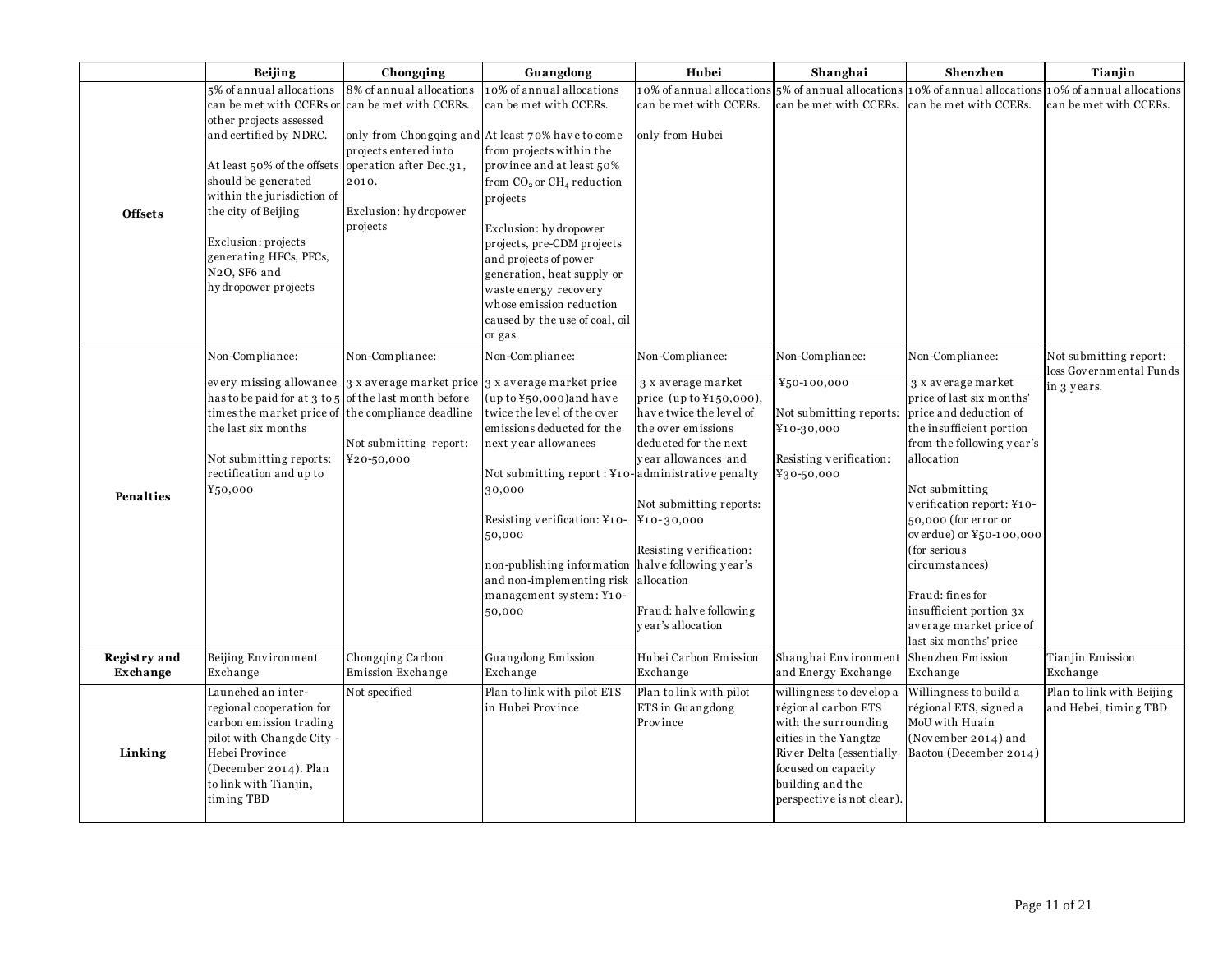### **SECOND STEP: IMPLEMENTING A NATIONAL ETS**

At the end of 2014, the NDRC released a document on the *Provisional measures for the administration of carbon emission rights trading*<sup>34</sup> outlining basic guidelines on the framework and design of a national ETS but does not include technical specificities.<sup>35</sup> In February 2015, the NDRC supplemented the document with a notice covering a national market plan framework accompanied by a timeline for its execution. <sup>36</sup> While the State Council is currently working on high-level ordinances on the national ETS, it is likely that China's FYP13 (2016-21) will include references to the National ETS Plan which is expected to be published in 2016.

#### *NDRC national ETS implementation roadmap*

The NDRC divides the development of a national ETS in three periods:<sup>37</sup>

- *The preparation phase (2014–15)*: During this phase the State Council plans to establish the design and conditions of the ETS, as well as finalizing the national system by:
	- Issuing supporting details and technical standards;
	- Determining GHG accounting methods and standards for all covered sectors;
	- Defining the national ETS features;
	- Completing the national registry.
- *The operational improvement phase (2016-20):* This phase is divided into two stages:
	- First Stage (2016-17): This period will begin with a test run where all the regulations pertaining to the national ETS will enter into force. During this time, the first allowances will be distributed and market operations will commence whereby all 33 Chinese provinces and other regions will be expected to blend policies with the national system.
	- Second Stage (2017-20): At this stage the ETS will be fully implemented and adjusted to enhance market stability.
- *The stabilization and maturation phase – beyond 2020*: The objective of this stage will be to increase the number of trading products in order to further stabilize the national ETS and to enable the enhancement of market capacity and the exploration of linking with other existing ETS's.

#### *The NDRC's National ETS Guidelines: A Summary*

This section is based on the December 2014 Provisional measures notice and on the February 2015 notice. The Provisional measures notice was divided in seven chapters.

- *Chapter 1 on general provisions* asserts that the State Council will be responsible for establishing and issuing regulations as well as enforcing compliance. Emissions trading will be established at the provincial level as well as in autonomous regions and cities. Allowance distribution and adjustments to their respective emission caps will be determined by the provinces and regions themselves. The scope of the national program is expected to gradually establish terms that will cover  $CO<sub>2</sub>$ ,  $CH<sub>4</sub>$ , HFC's, PFC's, SF<sub>6</sub>, and NFC.<sup>38</sup> There is potential for the inclusion of sectorial coverage for  $Co<sub>2</sub>$  produced by the power sector, metallurgy, building materials and other key industries (detailed in the February notice).
- *Chapter 2 covers the cap, allowance distribution and management:* the State Council will set a national emissions cap which will then be broken down into a provincial cap based on historical emissions<sup>39</sup> for each of the 33 provinces and administrative regions.<sup>40</sup>. Allowances will be distributed using free allocation which will decrease over time to incorporate the auctioning of allowances. <sup>41</sup> The auctioning proceeds will be used to promote national carbon emission reduction and capacity building<sup>42</sup>. The State Council will determine the allowance allocation system based on the specific circumstances of the covered sectors, emission data and international competitiveness among other factors. All allocation plans must be approved by the State Council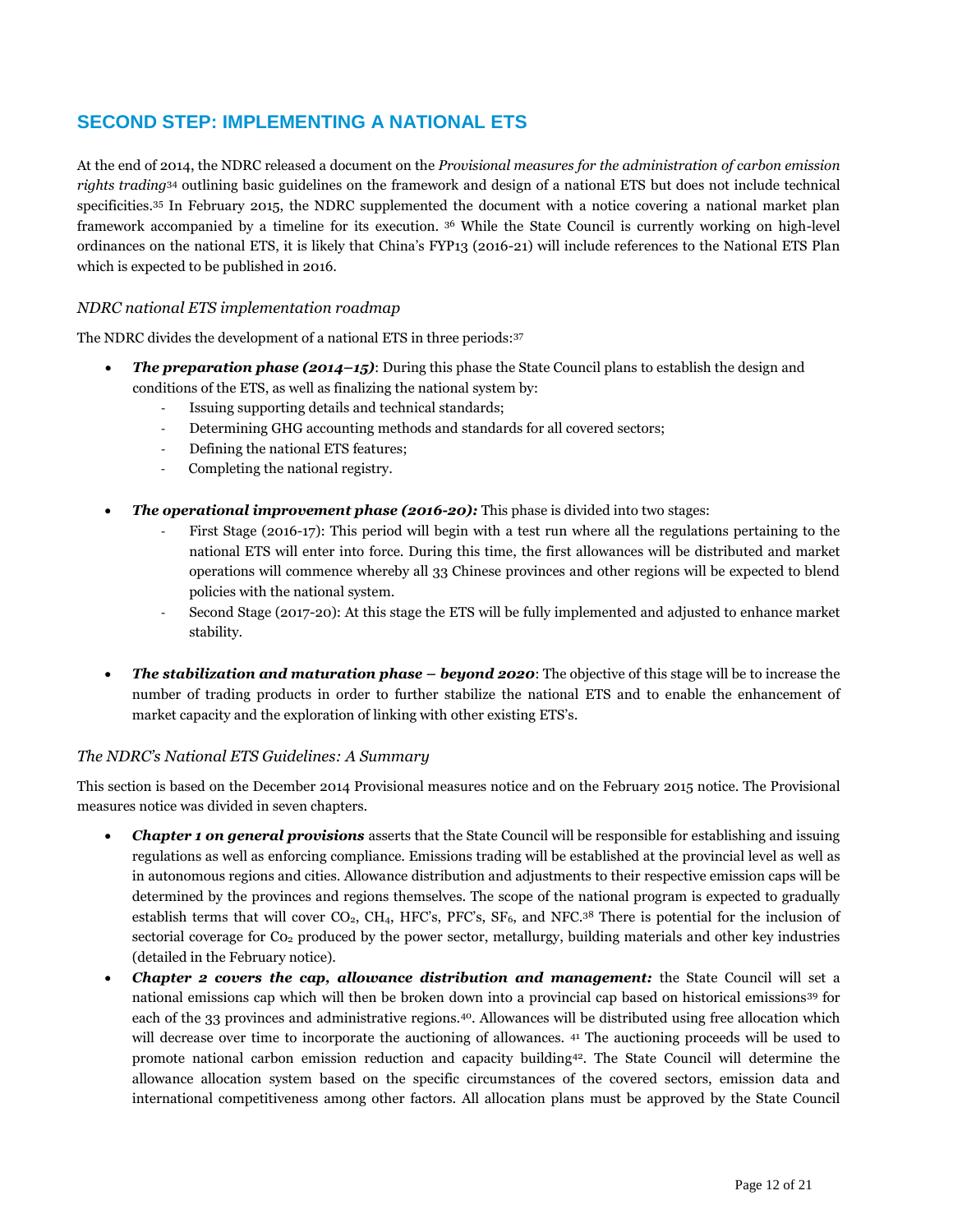before they are sent to the provinces and regions. <sup>43</sup> However provinces, autonomous regions and municipalities may implement allowance distribution methodologies featuring more stringent measure than the nationally prescribed standards<sup>44</sup>

- *Chapter 3 – Emissions trading:* Allowances, early allowances and CCERs are available for entities to use as compliance tools in the National ETS with the prospect of integrating other products over time.<sup>45</sup> The State Council will establish "regulatory mechanisms" to maintain market stability<sup>46</sup> and a national registry will maintain records of all transactions undertaken by covered entities. <sup>47</sup> NDRC will select the qualified exchanges that will serve as the national exchanges.<sup>48</sup>
- *Chapter 4 – Monitoring, Reporting and Verification system:* the State Council will be responsible for releasing the national accounting and reporting standards for GHG emissions and for establishing verification procedures.<sup>49</sup> The State Council will design templates for monitoring plans which Provinces and regions will be able to adapt to meet local conditions. Covered enterprises should surrender allowances to local DRC annually as their obligation which will be reported to the NDRC by the local DRCs.<sup>50</sup>
- *Chapter 5 – Supervision and administration:* The State Council will be responsible for enforcing a 'verification mechanism' as well as a 'trading mechanism' in addition to managing compliance.<sup>51</sup> Nevertheless, the NDRC will be the national authority for the management of the national ETS, and the local Development and Reform Commissions (DRC) will be responsible for the surveillance of their respective ETSs and system monitoring and reporting systems.<sup>52</sup>
- *Chapter 6 – Non-compliance and legal liability:* non-compliance, not-submitting reports, resisting verification or fraud will be subject to penalties. Verification firms can also be found in non-compliance if they submit false or misleading verification reports. Civil servants in the provinces/regions can also be subject to punishment if they abuse privileges or share emissions for example.
- **Chapter 7 Supplementary provisions:** This section sets all the definitions and outlines for equating emissions insofar as one tonne of GHG emissions, measured in  $CO<sub>2</sub>$  equivalent, will be equal to one Chinese Emissions Unit or Chinese CER.

The February 2015 notice also offers guidelines to improve capacity building, technical support and training. In addition, the notice also highlights that the establishment of a national ETS has to be integrated within national or regional economic and social development plans. Complementary policies such as fiscal or financial supporting policies must be improved for greater harmonization.

#### *Defining the national emission cap*

While the national ETS framework provides a glimpse into the overall potential and functionality of the system, there are several important elements with regards to setting *a national emissions cap* that have yet to be fully explored and communicated officially.

As it does for scope, NDRC considers cap-setting an important element for an eventual national ETS, and both an absolute cap and an intensity-based cap are under consideration. When comparing the two, NDRC states:

"*Each of them has its own pros and cons. But generally, the absolute cap is more favorable for controlling a system's cap when an economy is on a climbing trajectory, but it increases the abatement cost. The intensity target helps control the cost when an economy is booming, and address some problems like over-allocation and price collapse when the economy is waning. The majority of economists prefer an absolute cap. Because if the cap [were] framed in intensity terms, there*  would be uncertainty in the market about the number of permits available until after the GDP data for that year had *been published*." <sup>53</sup>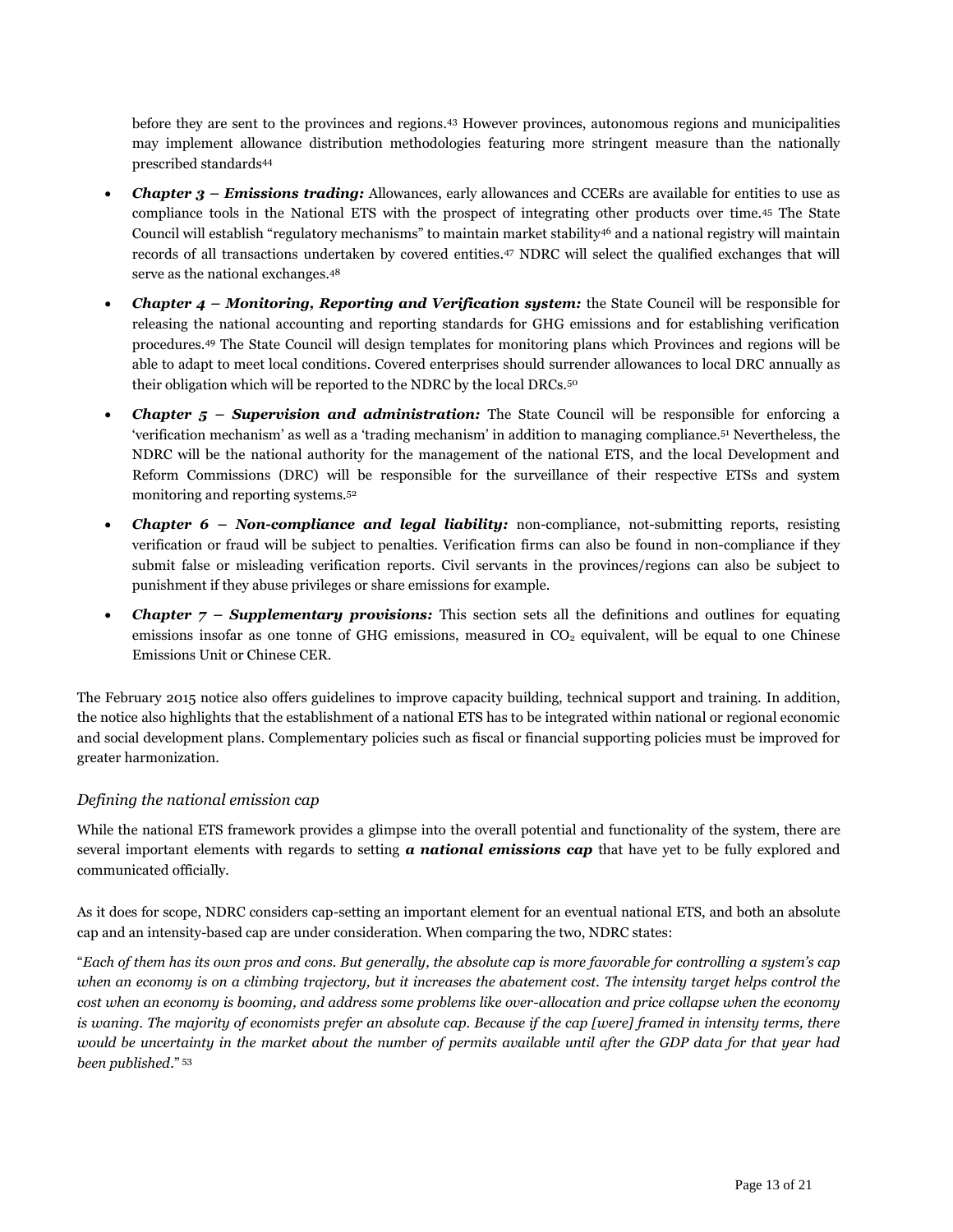While further study is needed, in 2013, NDRC identified three possible options for cap-setting:

- **1.** Separate the national target into an ETS portion and a non-ETS portion, then directly allocate emission allowances to enterprises/installations at the national level.
- **2.** Disaggregate the national GHG target into targets for local governments. Local governments then divide their targets into an ETS portion and a non-ETS portion. The targets for ETS portions of local-level targets accumulate to form the national ETS cap.
- **3.** The national government determines ETS inclusion criteria and allocation methodology, but gives local governments some degree of flexibility.

#### *Accounting and market infrastructure*

In order to ensure the smooth implementation of ETS in China, the NDRC intends to develop a comprehensive and coordinated market oversight system. Key steps include:

- Designating a competent authority to take charge of the daily operation and management of the ETS. Following the December 2014 and the February 2015 notices, it seems that the State Council will be responsible for the national ETS regulations and the provinces or regions' administrations and carbon emissions exchanges will be in charge of the daily operation and management of the sub-national systems.
- Establishing a coordination mechanism among government agencies to avoid overlap of functions.

In parallel to the development of national ETS rules, the NDRC has to set a plan for the development of GHG emission control mechanisms and launch a national registry.

#### **MRV system development**

On 27 November 2014, the national carbon emissions management standardization technical committee issued a notice on the GHG emissions accounting methods and reporting guidelines.<sup>54</sup> These guidelines were submitted to public comments until 20 December 2014. If approved by the State Council, the guidelines would serve as a solid foundation on which to implement a national ETS. The notice includes national standards for power generation companies, power grid companies, magnesium manufacture, civil aviation and for several industries (steel, chemical, aluminum, glass, cement and ceramic). The guidelines were built on the 2013 guidelines for accounting and reporting GHG emissions for ten industries.

To continue the carbon emission reduction policy, in November 2014, the NDRC unveiled a draft notice for public comment on 10 national GHG emissions accounting methods and reporting guidelines.<sup>55</sup>

Already four GHG accounting methods and reporting guidelines have been approved: oil production, petrochemical industry, coal mining and coking industry. Eight others are in development: building, transportation, paper-making, nonferrous metal, food, ferrous metal, large machine manufacture and commonly-used guidelines<sup>56</sup>. They all find their roots in the NDRC's Notice on carbon emissions trading pilot (October 2011).<sup>57</sup>

#### **National Registry**

With regard to registries, the goal is that national and local registries ensure smooth transfers and use resources efficiently. Analyses of the relations between national and local registries shall include: (1) determining whether local registries need to establish independent registries; (2) if local areas will require registries, clarify the positioning and functions of registries at both national and local levels; and (3) if local registries are not needed, identify the functions of relevant local organizations in the operation of the national registry.

The design and the construction of the national registry have been already accomplished. The registry was tested and NDRC launched the national registry for offsets (CCERs) trading in January 14th 2015<sup>58</sup>. The start of the national registry is planned to have two stages: <sup>59</sup>

- First stage: opening the registry for CCERs users (January 2015).
- Second stage: improving the registry in order to establish a carbon emissions trading registry.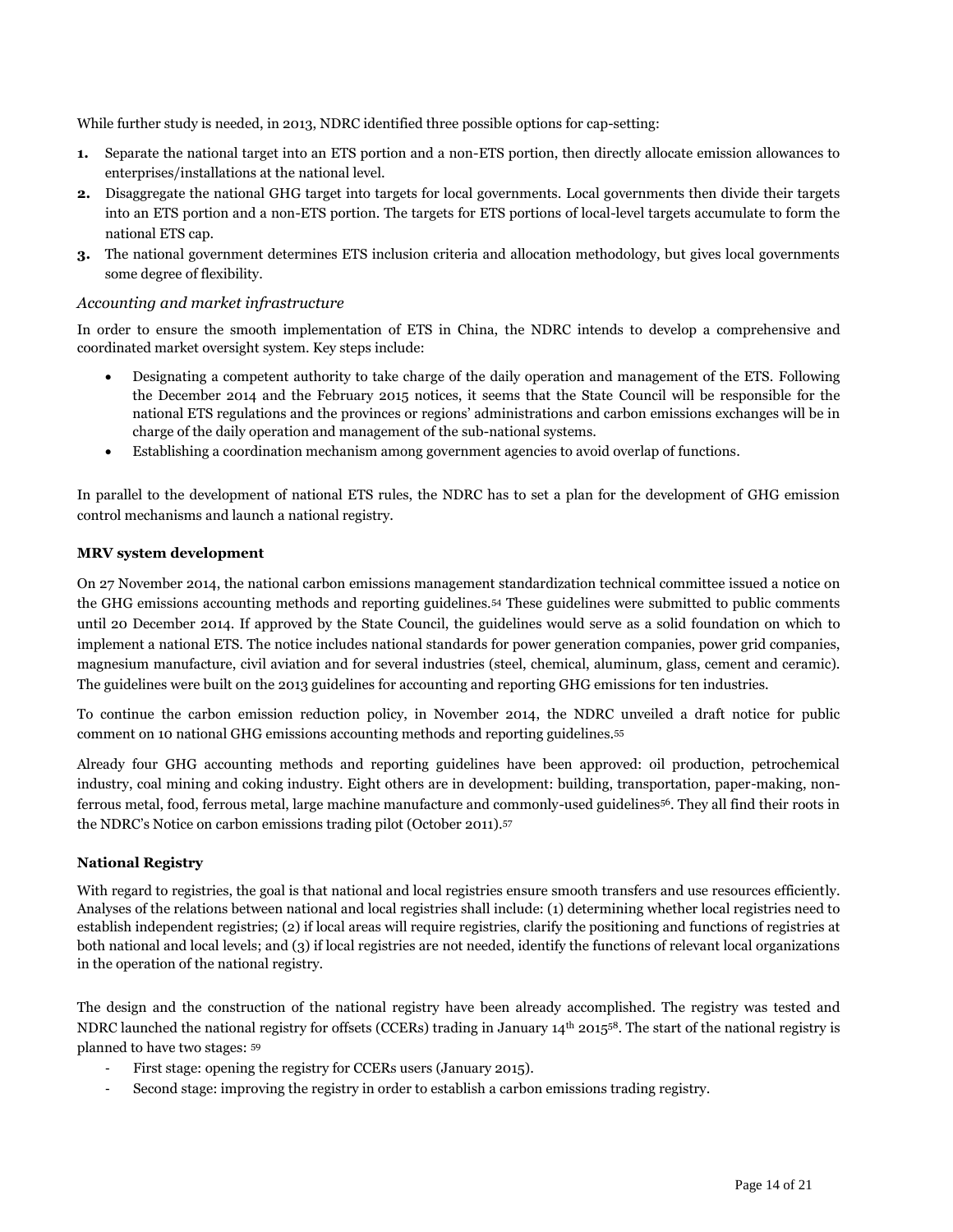#### **COMPLEMENTARY POLICY MEASURES**

#### *Other types of carbon markets active in China*

#### - **Voluntary emissions trading**

Beijing, Shanghai, and Tianjin set up emissions trading exchanges in 2008. Since then, voluntary emissions trading has arisen in China, and an array of technical standards and financial channels have been established. A voluntary carbon standard, called the "Panda Standard", was introduced in 2009, by the China Beijing Environment Exchange and focuses on LULUCF projects. The only registered project applying the Panda Standard to date was for a total amount of 45,631 tCO2 in reductions. Of that amount, 16,800 tCO2 was purchased by a real estate company in April 2011. However, there is no publicly available information of the details of the transaction to date. 60

In June 2012, NDRC released the *Interim Regulation for the Trading of China's Voluntary GHG Emission Reduction<sup>61</sup>* . This regulation established a national level framework for voluntary carbon market trading, including a trading process framework, a regulation framework, and a technology supporting system.

The national framework includes the Kyoto Protocol's six GHGs and the issued credits are named "*Chinese Certified Voluntary Emission Reduction*" (CCERs) which originate as a result of emissions reductions, that have been certified by a national body appointed by the NDRC.

Two types of projects may apply for the CCER certification:

- Projects developed using the Clean Development Mechanism (CDM): methodology defined by the United Nation's. The government maintains incentive for the development of CDM projects by allowing credits to be issued to projects not registered with the UNFCCC;
- Projects developed using a NDRC methodology.

The goal of such a framework is to standardize voluntary emissions reductions transactions and improve enterprises' incentives to participate. In October 2012, NDRC released *Guidelines on Validation and Certification of Voluntary Greenhouse Gas Emission Reduction Projects*. This document specifies and clarifies technical and non-technical requirements for validation and certification. In January 2013, five eligible Trading Platforms were approved (Beijing, Tianjin, Shanghai, Guangzhou and Shenzhen). Thereafter between March 2013 to May 2014, the NDRC further approved 178 methodologies<sup>62</sup>. Nine entities have been accredited to be the Validation and Verification Entities, all of which are the domestic organizations. Although the international players have operated their business in China for decades, none of them has got the ticket to this market

#### - **International market: CDM cooperation**

Since 2005, China has been the world's foremost developer of CDM projects. As of March 2015, the Chinese government had approved 3,941 CDM projects, 3,762 of which had been successfully registered after the CDM Executive Board's approval. The estimated annual emissions reductions average from Chinese CDM projects is close to 630 million tonnes of  $CO<sub>2</sub>$  equivalent. China accounts for 49.51% of total CDM projects emitted since 2008<sup>63</sup>.

| <b>Host country</b> | Total number<br>of CDM projects | <b>Host country</b><br>share / Total<br>CDM projects<br>(%) | Total issuance Host country<br>of CERs<br>(kCERs) | share/Total<br>issuance (%) |
|---------------------|---------------------------------|-------------------------------------------------------------|---------------------------------------------------|-----------------------------|
| China               | 3762                            | 49,51%                                                      | 1435                                              | $52,26\%$                   |

**Table 6: Registered Chinese CDM projects in March 2015** *Source: CDM, http://www.cdmpipeline.org/publications/CDMPipeline.xlsm*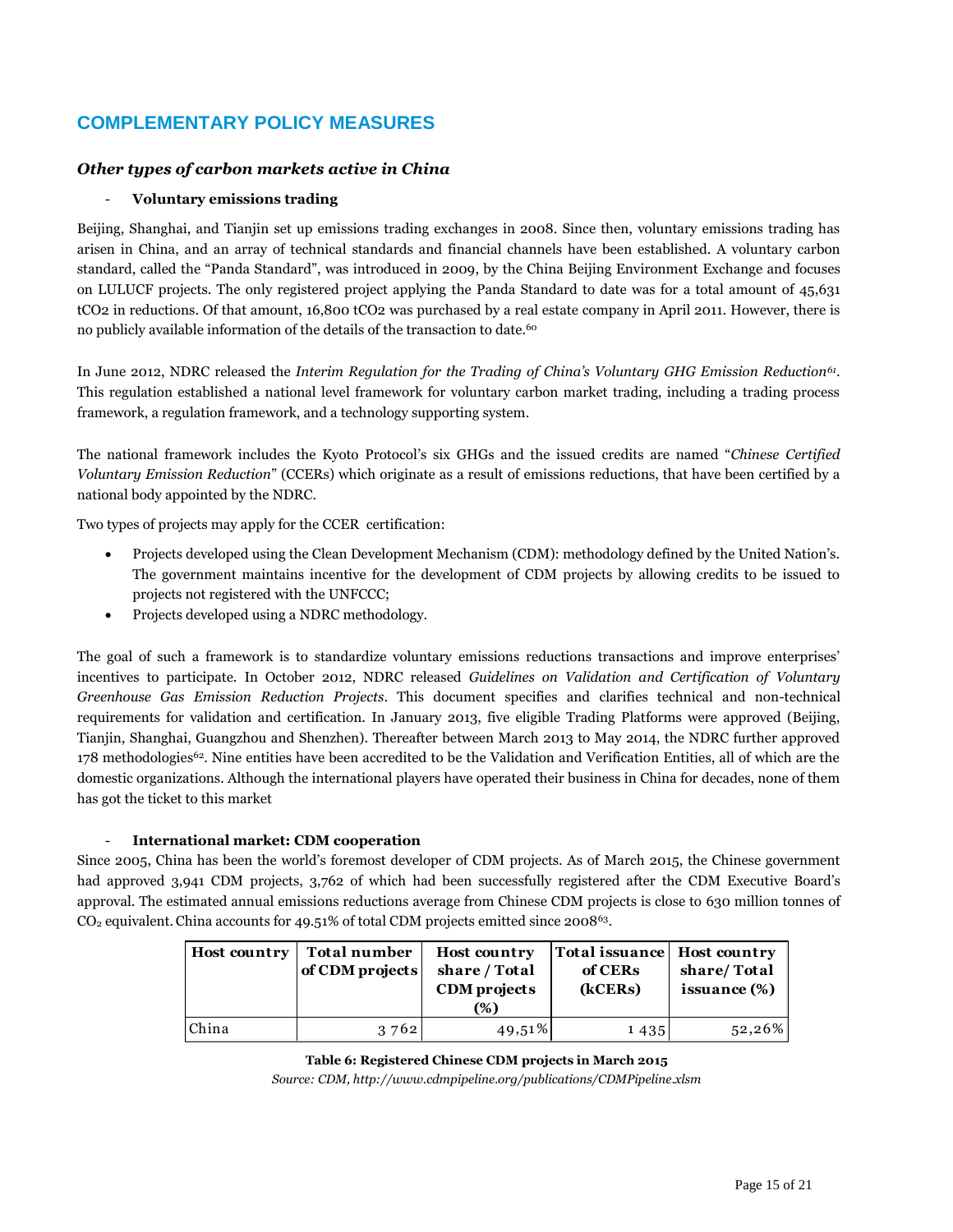#### *Other environmental policies*

In addition to the ETS pilots, to reduce GHG emissions, the government has worked consistently to promote low carbon pilot projects in selected provinces and cities, which began in 2013. As a result of these *Low carbon city development programs* such as the aforementioned ETS pilots, pilot demonstration projects in low carbon transport and industrial parks, a vast network of low carbon projects have emerged across the nation. The various projects have made positive progress in the implementation and development of clean energy strategies, increasing forest sinks, promoting a green lifestyle as well as incentivizing low carbon consumption. Projects have also led to increased innovation allowing for the continued development of mechanisms and approaches that aid in the achievement of national and local climate targets.

*Air quality* - In January 2014, China's provinces, municipalities and autonomous region set air pollutants emission reduction target of 5 to 25% to address air quality which has become one of China's most pressing social and environmental challenges. In March 2014, the State Council pledged that 60% of Chinese cities would meet national air quality standards in 2020. In September 2014, the State Council released a *review of the Air Pollution Law,* which aims to tighten the regulation on major air pollutants. The proposed plan requires the implementation of a monitoring and an early-warning system for high concentration of air pollution, a cap on coal consumption and other main air pollutants, non-compliance penalties, and the requirement to establish local contingency plans. The reviewed Air Pollution law was submitted to the National People Congress Standing Committee in December 2014 for approval.

In recent years, the Chinese government has supported increased usage of *renewable energy* and implemented actions to improve *energy efficiency*. According to the *12th Five-Year Plan for Renewable Energy Development*, the total consumption of renewable energy in 2010 represented 8.9% of the country's overall primary energy consumption mix.

On May 2014, the NDRC, the Ministry of Environmental Protection and the Energy Bureau jointly released *the Working plan for air pollution control in the energy sector* which intends to cut fossil fuel dependency, reduce carbon emissions and increase the share of energy consumption from renewable energy sources. The working plan includes twenty-six articles, each pertaining to one aspect of energy actions. Several objectives are set for 2015 and 2017 for the share of fossil fuel, natural gas, and renewable sources within the total energy consumption. The plan calls for the cleaner use of coal through the promotion of clean-coal transformation techniques and further research on energy storage technology to reduce coal reliance to 65% of total energy consumption.

| <b>Objective</b>     | 2015                                    | 2017                                  |
|----------------------|-----------------------------------------|---------------------------------------|
| Non fossil fuel*     | 11.4%                                   | 13%                                   |
| Hydro power          | 290 gigawatts                           | 330 gigawatts                         |
| Wind power           | 100 gigawatts                           | 150 gigawatts                         |
| Solar power          | 35 gigawatts                            | 70 gigawatts                          |
| <b>Biomass power</b> | 50 million tonnes of<br>standard carbon | 70 million tons of<br>standard carbon |

\* Percentage of national energy consumption

#### **Table 7 – Renewable Energy Targets by sources for 2015 and 2017**

Source: *NDRC[, http://www.sdpc.gov.cn/zcfb/zcfbtz/201405/W020140516377906113358.pdf,](http://www.sdpc.gov.cn/zcfb/zcfbtz/201405/W020140516377906113358.pdf) May 2014*

The State Council issued the *Action plan for energy saving, emission reduction and low carbon development for 2014- 2015* on May 2014. The objective of the plan is to reduce CO2 emissions per unit of GDP by4% in 2014 and by an additional 3.5% in 201564.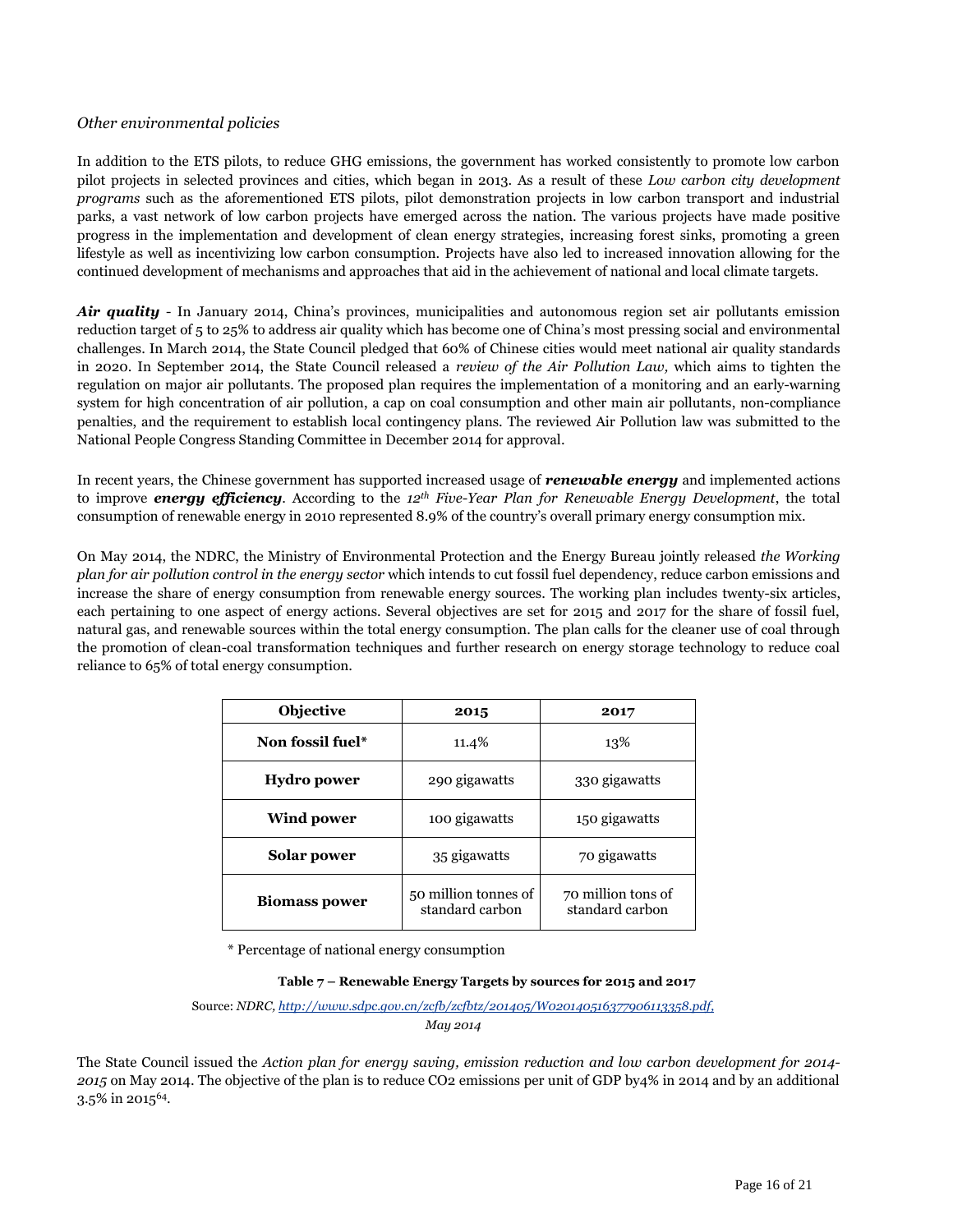This plan was followed by the *Energy development strategy action plan* unveiled by the State Council in November 2014 which details the following 2020 targets;

- Annual primary energy consumption is to be capped at 4.8 billion tonnes of standard coal equivalent; meaning that energy usage is limited to grow by only 3.5% a year until 2020.
- Coal consumption will be capped around 4.2 billion tonnes a year by 2020 (16.7% more than the 2013 primary energy consumption).
- Share of non-fossil fuels will rise to 15% a year in the national energy mix by 2020.

In September 2014, the Renewable energy attractiveness Index created by Ernst & Young placed China at first place in terms of attractiveness for RES investment and deployment opportunities<sup>65</sup>.

Also pertaining to energy, China has established a domestic trading system for "*power generation rights*" that are issued by provincial governments. According to NDRC, "*in principle, the generation rights trading is to replace inefficient and pollution intensive thermal power generation with efficient and environment-friendly units, such as clean energy generation units including hydroelectric power and nuclear power plants*." This market for "power generation rights" originated in the Sichuan Province in 1999, and has expanded to additional provinces. In 2011, the traded electricity exceeded 107.5 billion kWh, meaning 8.3 million tce was saved and 21.90 million tonnes of CO2 equivalent was reduced.

China is also initiating the *Renewable Power Certificate system* aiming to set the minimal share of the installed capacity and of the power generation from the renewable sources. Hydropower is not accounted in the system. The power producers will be allowed to purchase the renewable certificates from others when their renewable capacity or the renewable power generation can not reach the targets set by the central government. The draft Guideline has been submitted to State Council in January 2015 after a wide-scale stakeholder consultation.

Historically, China has relied on a variety of mechanisms to achieve environmental goals. For example, at the beginning of 2006, the Chinese government set relatively high feed-in tariffs for renewable energy. Since 2010, taxes on oil and gas resources have increased, and a cap of 4.2 billion tons on coal productions by 2020 was introduced in 2015. To date, major policy instruments have not involved explicit carbon prices, but many of the top-down measures, such as the feed-in tariff for wind, have introduced implicit carbon prices.<sup>66</sup>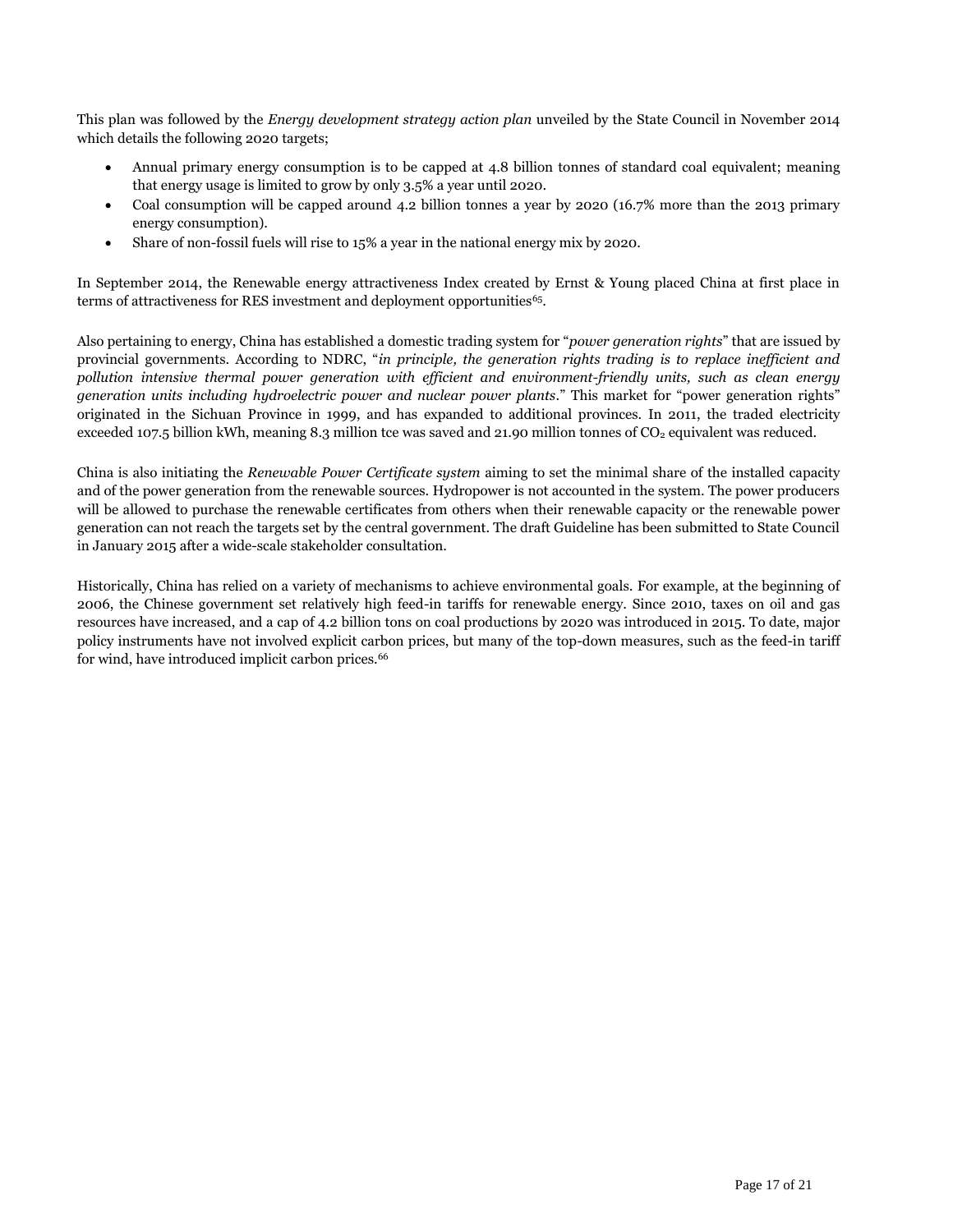#### **CARBON MARKETS WITH CHINESE CHARACTERISTICS**

- **1.** No other ETS in the world has built itself from the bottom up using provincial- and city-scale pilot systems.
- **2.** As the largest developing country in the world, the scale at which China grapples with environmental sustainability and implementing an emissions trading system as its economy develops is unparalleled.
- **3.** A carbon intensity reduction target is very specific and allows for continued economic growth, while addressing energy consumption and emissions growth.

#### **CHALLENGES**

 $\overline{a}$ 

- 1. *Learning lessons from the experimentation phase* China started its policy on emission trading through a period of experimentation in order to learn lessons through experience and to facilitate the development of an ETS at national-. One question may be how the outcomes from the seven ETS pilots would deeply determine the nature and shape of the national system.
- 2. *Double counting issues* Within ETS pilots, the covered CO<sub>2</sub> comes from direct emissions (Scope 1) and indirect emissions (Scope 2). Covered energy producers have an obligation to surrender allowances for their generated CO<sub>2</sub> emissions due to the electricity production. In the same time, covered companies purchasing electricity from these energy producers also have to surrender allowances for their Scope 2 emissions. In this situation,  $CO<sub>2</sub>$  emissions are counted twice. According to Caspar Chiquet<sup>1</sup>, "*this kind of double counting does not harm the effectiveness of the tool in reducing emissions, as long as it is accounted for in the cap setting: the cap should indeed consider more than the total emissions covered as some are counted twice*".<sup>67</sup> It is unknown how ETS pilots took into account the double counting for the cap setting. However, Caspar Chiquet assumes that "*provinces and municipalities have procedures for dealing with such double counting issues, since the same questions arise for the energy intensity reporting and accounting under the Five-year plans*".<sup>68</sup> The same question can be asked for the national ETS, if its gases coverage would include Scope 1 and Scope 2 emissions.
- 3. *The transition from the 7 ETS pilots to a national ETS* In view of recent information it remains unclear how the transition of the seven pilot ETS programs will merge with the national system. During the transition between pilots and national ETS, possible difficulties may arise during the process: the harmonization of the national registry with the ETS pilots' registries, the potential carry over the next period of unused allowances in the pilots' ETSs. NDRC is enhancing the communication between pilots and the national ETS to assure a "smooth transition" due to the fact that all pilot regions are willing to keep their own pilot autonomy. NDRC is looking for a solution that will merge ETS pilots' willingness to keep their own characteristics and the need to have a harmonized national ETS.<sup>69</sup>
- 4. *Cost pass-through questions* due to the fact that China's electricity sector is heavily regulated, carbon ETS costs cannot be easily passed on to consumers, which may be a cause of market distortions. <sup>70</sup> In order to establish an efficient carbon emission system, the Chinese government may need to undertake deeper reforms such as a liberalization of the power sector to avoid an economic backlash. According to Caspar Chiquet, an "*alternative would be to turn the current intensity targets into an absolute cap on energy consumption. With such a cap<sup>71</sup>, it would be easier to implement local and national cap-and-trade systems than under the current intensity target*". <sup>72</sup>

<sup>1</sup> Caspar Chiquet is the Head of Implementation for the Advisory Unit and manages the MRV practice of South Pole.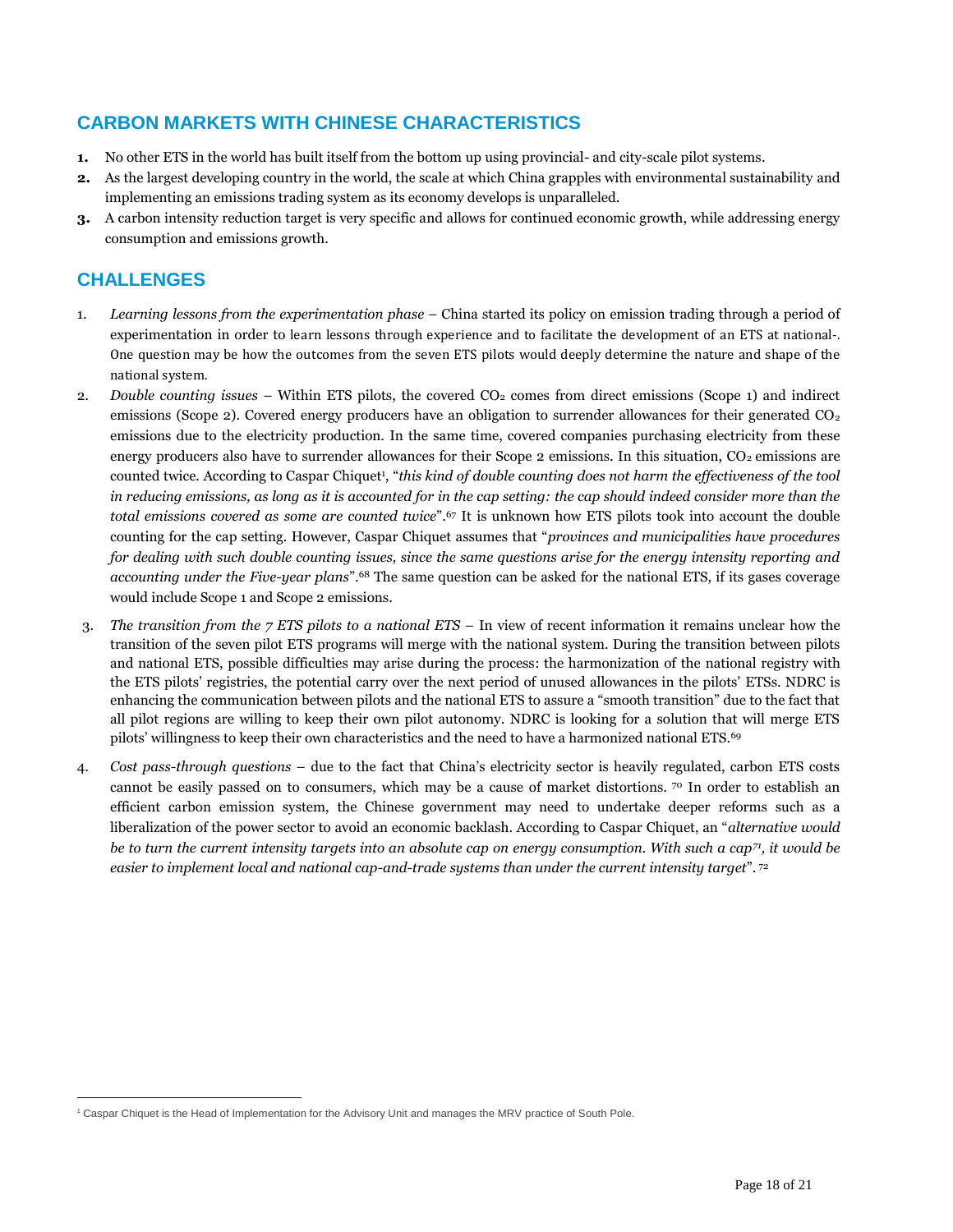#### **Author Acknowledgements:**

If you have any comments or suggestions for this case study, please do not hesitate to contact the lead authors:

| CDC Climat Research co-author: Marion Afriat<br>$(\text{marion.}a\text{friat}\textcircled{a}cd\text{cclimat.com})$ | IETA co-author: Jeff Swartz (swartz@ieta.org)     |
|--------------------------------------------------------------------------------------------------------------------|---------------------------------------------------|
| CDC Contact: Emilie Alberola                                                                                       | IETA Contact: Katie Kouchakji                     |
| (emilie.alberola@cdcclimat.com)                                                                                    | (kouchaki@ieta.org)                               |
| CDC Climat Research                                                                                                | <b>International Emission Trading Association</b> |
| 47 rue de la Victoire 75009 Paris, France                                                                          | Rue de la loi 235, Brussels, Belgium              |

CDC Climat Research and IETA would like to thank Emilie Alberola, Lara Dahan, Sarah Deblock, Katie Kouchakji, Zhuli Hess, Xiaodong Jia, Emily Spears and, Massimiliano Varrucciu for their very helpful comments and information for this case study. We take full responsibility for any remaining errors.

**Disclaimer:** Please note that this case study includes all developments to the best of our knowledge at the time of publication [March 2015] The authors encourage readers to please contact CDC Climat and IETA with any corrections, additions, revisions, or any other comments, including any relevant citations. This will be invaluable in strengthening and updating the case studies and ensuring they are as correct and informative as possible.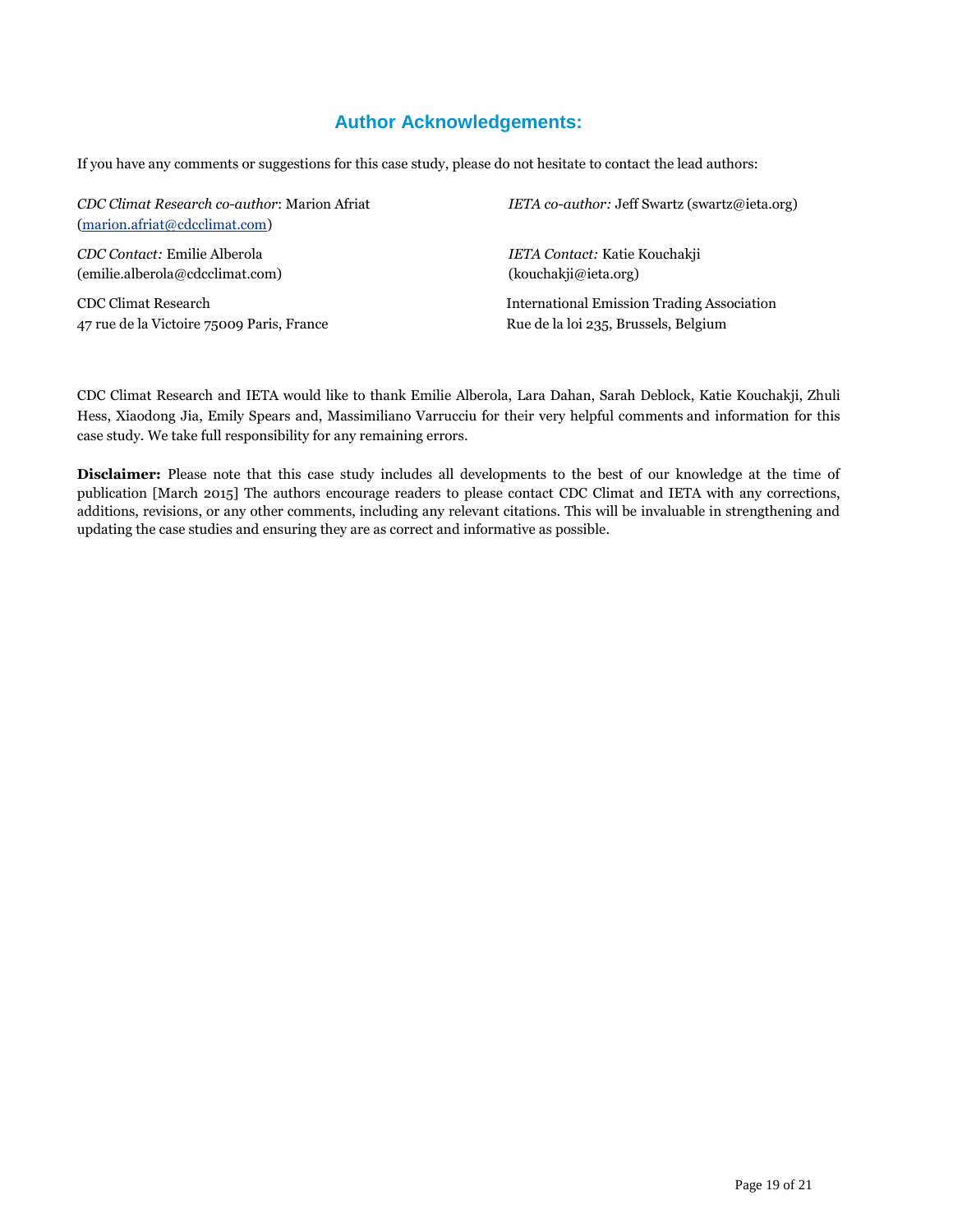<sup>1</sup> NDRC, National Climate Change Plan for 2014 to 2020[, http://qhs.ndrc.gov.cn/gzdt/201411/t20141105\\_647419.html,](http://qhs.ndrc.gov.cn/gzdt/201411/t20141105_647419.html) September 2014

<sup>2</sup> NDRC, National voluntary carbon trading registry[, http://qhs.ndrc.gov.cn/gzdt/201501/t20150114\\_660168.html,](http://qhs.ndrc.gov.cn/gzdt/201501/t20150114_660168.html) January 2015.

<sup>3</sup> United Nations Framework Convention on Climate Change, http://unfccc.int/kyoto\_protocol/status\_of\_ratification/items/2613.php , August 2002

<sup>4</sup> Global Carbon Atlas, China carbon emissions[, http://www.globalcarbonatlas.org/?q=en/emissions,](http://www.globalcarbonatlas.org/?q=en/emissions) 2013.

<sup>5</sup> Global Carbon Atlas, China carbon emissions[, http://www.globalcarbonatlas.org/?q=en/emissions,](http://www.globalcarbonatlas.org/?q=en/emissions) 2013.

<sup>6</sup> Global carbon project, Carbon budget 2014 presentation, http://www.globalcarbonproject.org/carbonbudget/14/files/GCP\_budget\_2014\_lowres\_v1.02.pdf, September 2014.

7 NDRC, National Climate Change Program[, http://www.china.org.cn/english/environment/213624.htm,](http://www.china.org.cn/english/environment/213624.htm) June 2007, Chinese version, Chinese version: [http://www.ccchina.gov.cn/WebSite/CCChina/UpFile/File189.pdf.](http://www.ccchina.gov.cn/WebSite/CCChina/UpFile/File189.pdf)

8 State Council, Twelfth five-year plan, [http://www.sdpc.gov.cn/fzgggz/fzgh/ghwb/gjjh/201109/P020110919592208575015.pdf,](http://www.sdpc.gov.cn/fzgggz/fzgh/ghwb/gjjh/201109/P020110919592208575015.pdf) November 2010,

9 NDRC, Notice on carbon emissions trading pilot[, http://www.sdpc.gov.cn/zcfb/zcfbtz/201201/t20120113\\_456506.html,](http://www.sdpc.gov.cn/zcfb/zcfbtz/201201/t20120113_456506.html) October 2011.

<sup>10</sup> The Information Office of the State Council, China s Policies and Actions for Addressing Climate Change[, http://www.gov.cn/english/official/2011-](http://www.gov.cn/english/official/2011-11/22/content_2000272_8.htm) [11/22/content\\_2000272\\_8.htm,](http://www.gov.cn/english/official/2011-11/22/content_2000272_8.htm) November 2011.

11 State Council, Twelfth five-year plan work program to control GHG emissions, [http://www.gov.cn/zwgk/2012-01/13/content\\_2043645.htm,](http://www.gov.cn/zwgk/2012-01/13/content_2043645.htm) December 2011. <sup>12</sup> The Information Office of the State Council, China s Policies and Actions for Addressing Climate Change[, http://www.gov.cn/english/official/2011-](http://www.gov.cn/english/official/2011-11/22/content_2000272_8.htm)

<u>11/22/content\_2000272\_8.htm</u>, November 2011.<br><sup>13</sup> White House, US-China Joint announcement on Climate Change, <u>http://www.whitehouse.gov/the-press-office/2014/11/11/us-china-joint-announcement-</u> <u>climate-change</u>, November 2014<br><sup>14</sup> NDRC, National ETS guidelines, <u>http://qhs.ndrc.qov.cn/qzdt/201412/t20141212\_652035.html</u>, December 10, 2014

<sup>15</sup> East China Forestry Exchange, Regarding the Fundamental conditions and operational thinking behind the promotion and the establishment of the national carbon emissions rights trading market[, http://www.hdlqjy.com/Archive/CarbonNewsDetail.aspx?id=4102,](http://www.hdlqjy.com/Archive/CarbonNewsDetail.aspx?id=4102) February 2014.

 $6$  NDRC, Wang Shu presentation during the BPMR/PMR London workshop, in March 12, 2015

<sup>17</sup> Added all the amount of pilot caps setting in the Emissions trading worldwide, ICAP,

<u>https://icapcarbonaction.com/images/StatusReport2015/ICAP\_Report\_2015\_02\_10\_online\_version.pdf,</u> February 2015<br><sup>18</sup> [http://www.sandbag.org.uk/site\\_media/pdfs/reports/Sandbag\\_Turning\\_The\\_Tanker\\_Chinese\\_Final.pdf,](http://www.sandbag.org.uk/site_media/pdfs/reports/Sandbag_Turning_The_Tanker_Chinese_Final.pdf) and also, Cameron Hepburn, and Cui Jie. "Carbon Markets and Climate Policy in China: China's pursuit of a clean energy future." Prepared for The Climate Institute by Climate Bridge. October 2012[. http://climatebridge.com/wp-](http://climatebridge.com/wp-content/uploads/2012/10/ClimateBridge_CarbonMarketsandClimatePolicyinChina_October2012.pdf)

[content/uploads/2012/10/ClimateBridge\\_CarbonMarketsandClimatePolicyinChina\\_October2012.pdf.](http://climatebridge.com/wp-content/uploads/2012/10/ClimateBridge_CarbonMarketsandClimatePolicyinChina_October2012.pdf)

<sup>19</sup> JOTZO Franck and LOSCHEL Andreas, Emissions trading in China: emerging experiences and international lessons, Energy Policy 75, October 2014. <sup>20</sup>Chongqing DRC[, http://ideacarbon.org/archives/21232,](http://ideacarbon.org/archives/21232) May 2014.

<sup>21</sup> Chongqing Development and Reform Commission (DRC), carbon emission reporting and verification guidelines related to industries

[http://www.cqdpc.gov.cn/article-1-20498.aspx,](http://www.cqdpc.gov.cn/article-1-20498.aspx) May 2014.<br><sup>22</sup> Chongqing DRC, list of covered companies subject to verification process, <u>http://www.cqdpc.gov.cn/article-1-20619.aspx</u>, published on September 2, 2014.

 $^{23}$  Chongqing information comes from the presentation of Duan Maosheng, Tsinghua University, during the BPMR/PMR London workshop, in March 12, 2015 <sup>24</sup> NDRC, Interim measures for the management of voluntary GHG emission reduction transaction,

[http://cdm.ccchina.gov.cn/WebSite/CDM/UpFile/File2894.pdf,](http://cdm.ccchina.gov.cn/WebSite/CDM/UpFile/File2894.pdf) June 2012.<br><sup>25</sup> NDRC, Liu Feng, Update on China's Carbon Market, presentation in Cologne 25<sup>th</sup> May 2014. And from WANG Shu and DUA Maosheng, China's domestic offset scheme, March 2<sup>nd</sup> 2014.

<sup>26</sup> WANG Shu and DUA Maosheng, China's domestic offset scheme, March 2<sup>nd</sup> 2014.

<sup>27</sup> WANG Shu and DUA Maosheng, China's domestic offset scheme, March 2<sup>nd</sup> 2014.

<sup>28</sup> WANG Shu and DUA Maosheng, China's domestic offset scheme, March 2<sup>nd</sup> 2014

<sup>29</sup> NDRC State Council, China's policies and actions on climate change,

[http://en.ccchina.gov.cn/archiver/ccchinaen/UpFile/Files/Default/20141126133727751798.pdf,](http://en.ccchina.gov.cn/archiver/ccchinaen/UpFile/Files/Default/20141126133727751798.pdf) November 2014.

<sup>30</sup> By January 2015, Chongqing didn't have some trade volume according to China Carbon, http://chinacarbon.net.cn/wp-content/uploads/2015/02/China-Carbon-Market-Review\_January-2015.pdf

31 Hanghzhou government[, http://www.hangzhou.gov.cn/](http://www.hangzhou.gov.cn/) June 2013

<sup>32</sup> Chinacarbon.net, [http://chinacarbon.net.cn/chinas-zhejiang-province-preps-pilot-ets-to-study-hubei-carbon-market-desgin/,](http://chinacarbon.net.cn/chinas-zhejiang-province-preps-pilot-ets-to-study-hubei-carbon-market-desgin/) October 2014

<sup>33</sup> Reuters, [http://uk.reuters.com/article/2015/03/16/china-carbon-idUKL3N0WI39W20150316,](http://uk.reuters.com/article/2015/03/16/china-carbon-idUKL3N0WI39W20150316) March 2015

34 NDRC, provisional measures for the administration of carbon emission rights trading, http://qhs.ndrc.gov.cn/zcfq/201412/t20141212\_652007.html, December 2014.

<sup>35</sup> expected to be released during 2015 with the support of the Partnership for Market readiness - PMR

36 East China Forestry Exchange, Regarding the Fundamental conditions and operational thinking behind the promotion and the establishment of the national carbon emissions rights trading market[, http://www.hdlqjy.com/Archive/CarbonNewsDetail.aspx?id=4102,](http://www.hdlqjy.com/Archive/CarbonNewsDetail.aspx?id=4102) February 2014

<sup>37</sup> East China Forestry Exchange, Regarding the Fundamental conditions and operational thinking behind the promotion and the establishment of the national carbon emissions rights trading market, <u>http://www.hdlqjy.com/Archive/CarbonNewsDetail.aspx?id=4102,</u> February 2014<br><sup>38</sup> NDRC, Provisional measures notice, article 7 and 47, December 2014.

<sup>39</sup> East China Forestry Exchange, Regarding the Fundamental conditions and operational thinking behind the promotion and the establishment of the national carbon emissions rights trading market[, http://www.hdlqjy.com/Archive/CarbonNewsDetail.aspx?id=4102,](http://www.hdlqjy.com/Archive/CarbonNewsDetail.aspx?id=4102) February 2014<br>40 NDPC, Provisional marcures netities http://www.hdlqjy.com/Archive/CarbonNewsDetail.aspx?id=4102, Februar

<sup>0</sup> NDRC, Provisional measures notice, article 8, December 2014.

- <sup>41</sup> NDRC, Provisional measures notice, article 9, December 2014.
- <sup>42</sup> NDRC, Provisional measures notice, article 11, December 2014.
- <sup>43</sup> NDRC, Provisional measures notice, article 10, December 2014.
- <sup>44</sup> NDRC, Provisional measures notice, article 12, December 2014.
- <sup>45</sup> NDRC, Provisional measures notice, article 18, December 2014. <sup>46</sup> NDRC, Provisional measures notice, article 23, December 2014.
- <sup>47</sup> NDRC, Provisional measures notice, article 16, December 2014.
- 
- <sup>48</sup> NDRC, Wang Shu presentation during the BPMR/PMR London workshop, in March 12, 2015
- <sup>49</sup> NDRC, Provisional measures notice, article 25, December 2014.
- <sup>50</sup> NDRC, Wang Shu presentation during the BPMR/PMR London workshop, in March 12, 2015

<sup>51</sup> NDRC, Provisional measures notice, article 36, December 2014.

<sup>52</sup> NDRC, Provisional measures notice, article 37, December 2014.

53 Submission to the World Bank Partnership for Market Readiness (PMR). Available a[t http://www.thepmr.org/system/files/documents/China\\_MRP\\_final\\_19-](http://www.thepmr.org/system/files/documents/China_MRP_final_19-02-2013rev_0.pdf) [02-2013rev\\_0.pdf](http://www.thepmr.org/system/files/documents/China_MRP_final_19-02-2013rev_0.pdf)<br><sup>02-2013rev\_0.pdf</sup>

NDRC, notice on the GHG emissions accounting methods and reporting guidelines for power generations,

[http://qhs.ndrc.gov.cn/gzdt/201411/W020141127537245777871.pdf,](http://qhs.ndrc.gov.cn/gzdt/201411/W020141127537245777871.pdf) November 2014

<sup>55</sup> NDRC, National monitoring and reporting standards[, http://qhs.ndrc.gov.cn/gzdt/201411/W020141127537245777871.pdf,](http://qhs.ndrc.gov.cn/gzdt/201411/W020141127537245777871.pdf) November 2014